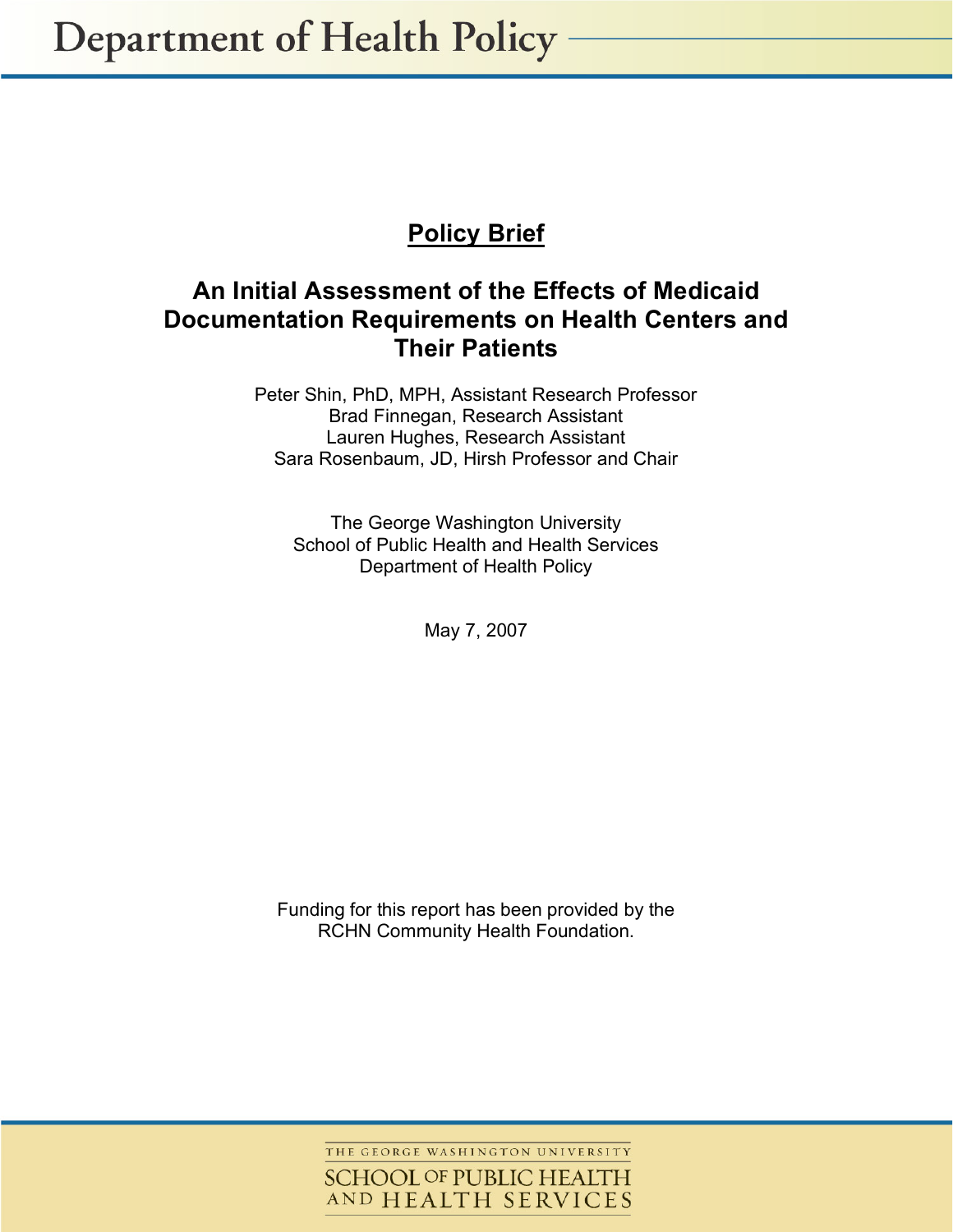# **About the Geiger Gibson Program in Community Health Policy and the RCHN Foundation**

The Geiger Gibson program, established in 2003 and named after health center and human rights pioneers Drs. H. Jack Geiger and Count Gibson, is part of the School of Public Health and Health Services. It focuses on health centers, their history and contributions, and the major policy issues that affect health centers and the communities and patients they serve.

The RCHN Community Health Foundation, founded in October 2005, is a not-forprofit operating foundation whose purpose is to support community health centers through strategic investment, advocacy, education, and cutting-edge health policy research. The only foundation in the country dedicated to community health centers, the Foundation builds on a 40-year commitment to the provision of accessible, high quality, community-based healthcare services for underserved, medically vulnerable populations. The Foundation's gift to the Geiger Gibson program supports health center research and scholarship.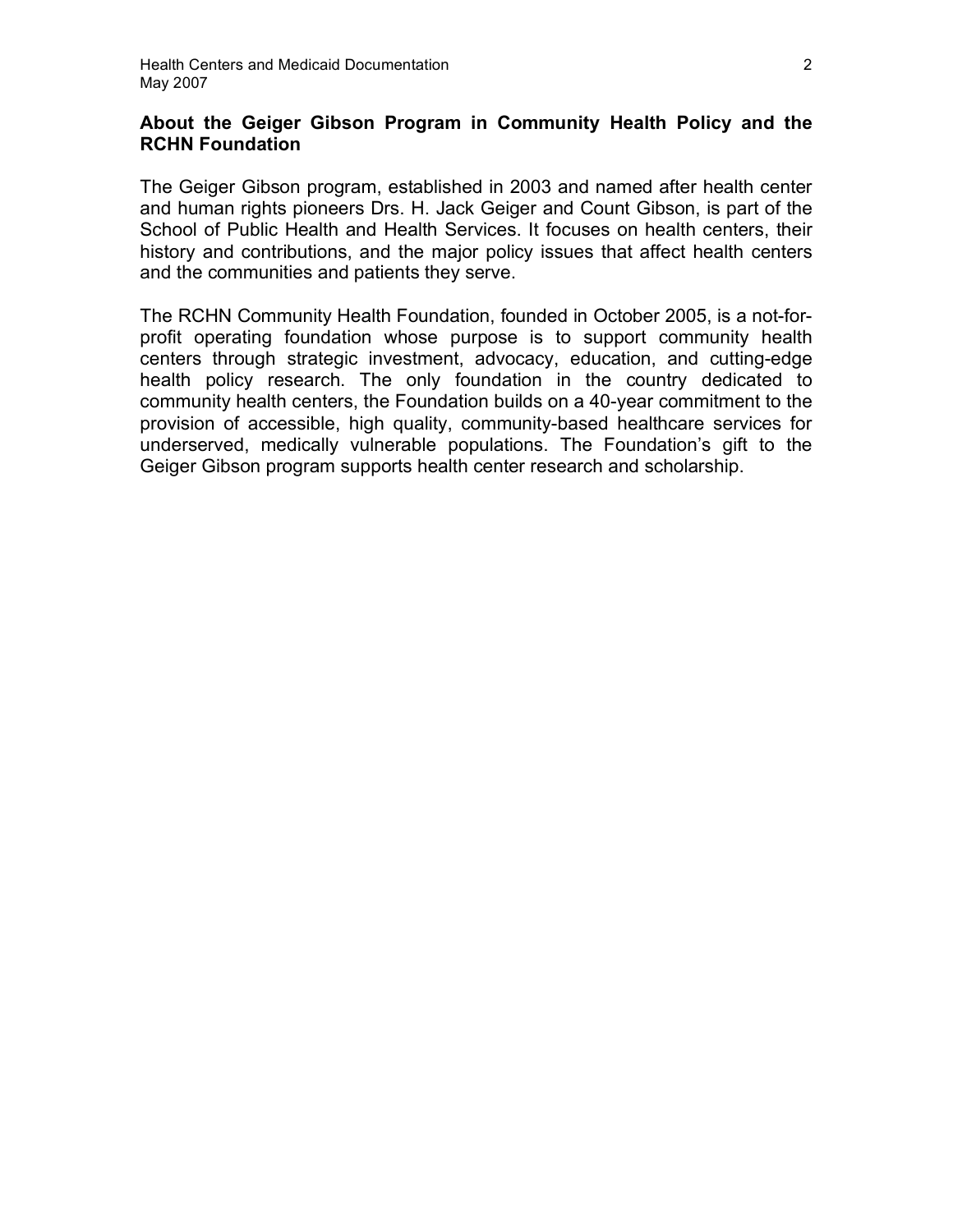### **Executive Summary**

This policy brief presents the initial results from a project whose purpose is to assess the impact on health centers and their patients of recent federal Medicaid changes contained in the Deficit Reduction Act of 2006 (DRA), which require applicants and recipients to document both their citizenship or legal U.S. residence and proof of their personal identity. In 2005, the nation's 952 federally funded health centers furnished health care in over 5000 service sites to more than 14 million persons, including 5 million Medicaid beneficiaries.

Medicaid accounts for 37 percent of all health center operating revenues, thereby making changes in Medicaid policy particularly important to the long-term stability and strength of the health centers program. In addition to providing comprehensive primary health care, health centers offer Medicaid enrollment assistance at virtually all service sites, and state Medicaid agencies must ensure outstationed enrollment assistance at health centers.

Federal regulations implementing the DRA use strict proof requirement and specify that only original or certified copies of documents can be used to prove citizenship and identity. A recent federal clarification relaxes these rules for newborns but only those whose mothers are already enrolled in Medicaid at the time of their birth, thereby excluding infants whose mothers have applied for Medicaid but are not yet enrolled.

Initial results from a random nationwide survey of 300 health centers reveal that:

- Documentation requirements have caused a nationwide disruption in coverage for health center patients, with more than 90 percent of all health centers reporting enrollment difficulties for patients of all ages, including newborn children.
- More than 25 percent report a longer application process, 30 percent report a longer enrollment process, 28 percent report that applications lack appropriate documentation, over 10 percent report that patients must pay to obtain documents, and one in seven report delays in securing documents. Forty three percent of health centers reported that their patients had at least one of these problems. Among health centers experiencing Medicaid patient enrollment declines, two thirds identified implementation of documentation requirements in their communities as an underlying factor
- More than one third report that they have had to increase the amount of staff time available to assist patients with their applications, ranging from a few hours per week to 40 hours per week, or the equivalent of one additional staff member.
- 45 percent report that enrollment and application disruption and delay have affected their ability to arrange for specialty care; 38 percent report difficulties in securing health care access for new patients; 28 percent report difficulties in prearranging hospital inpatient deliveries for pregnant women, and 24 percent report difficulties in securing supplies and equipment. Pregnant women and children were no exception.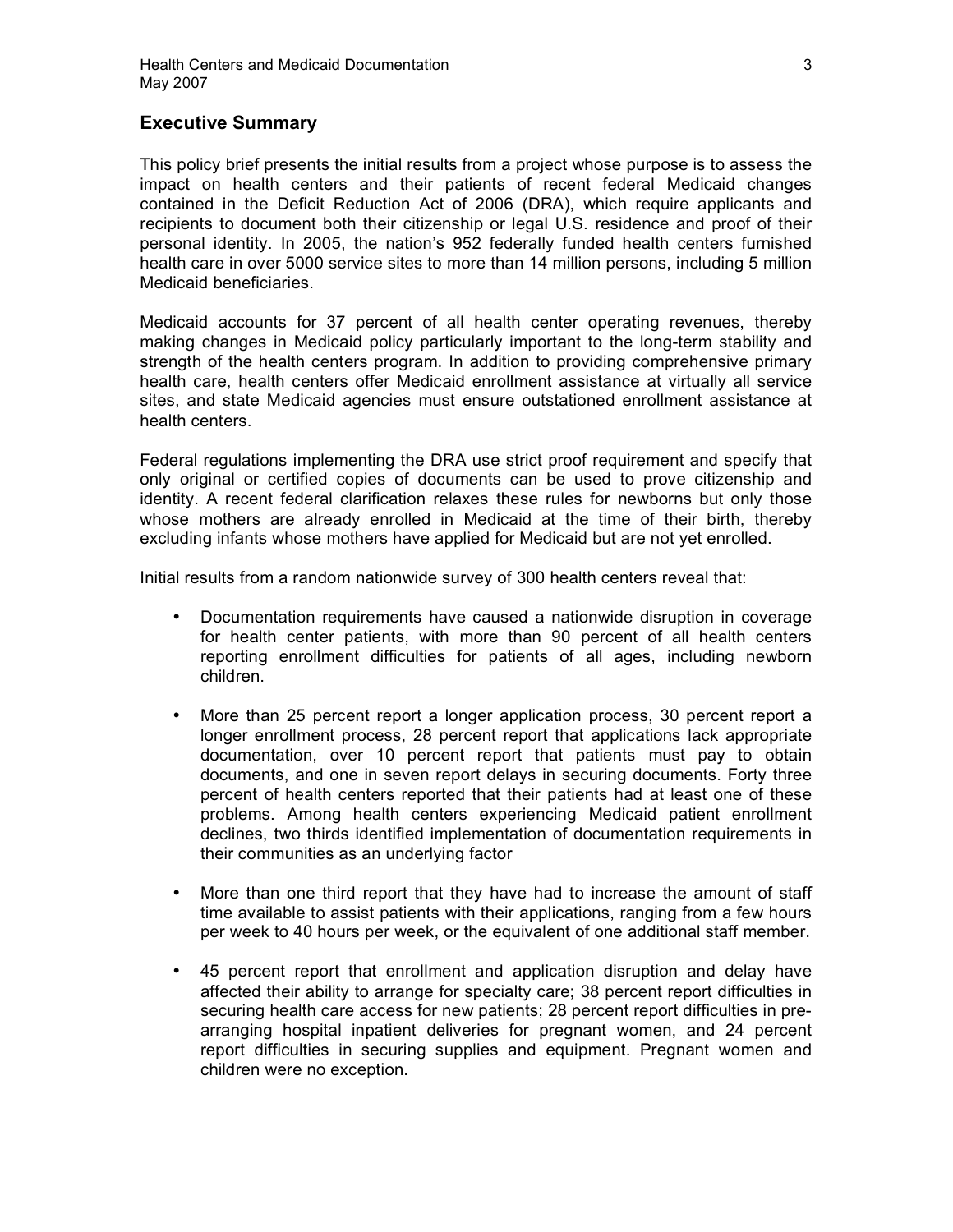• Even when only children and pregnant women are considered, health centers reported similar effects from application delays and disruptions.

We estimate conservatively that the immediate impact of the documentation requirements will be to eliminate Medicaid coverage for between 2.2 and 6.7 percent of all Medicaid enrolled pediatric and adult patients. This translates into between 105,100 and 319,500 Medicaid patients, including up to 212,400 children and 107,100 adults.

|                 | <b>Estimated Immediate Loss</b><br>of Medicaid Coverage<br><b>Among Health Center</b><br><b>Patients</b> |         | <b>Total Health</b><br><b>Center</b><br><b>Patients with</b> |
|-----------------|----------------------------------------------------------------------------------------------------------|---------|--------------------------------------------------------------|
|                 | Low                                                                                                      | High    | <b>Medicaid</b>                                              |
| <b>Children</b> | 69,900                                                                                                   | 212,400 | 2.9 million                                                  |
| <b>Adults</b>   | 35,200                                                                                                   | 107,100 | 1.9 million                                                  |
| Total           | 105,100                                                                                                  | 319,500 | 4.8 million                                                  |

In general, these estimates should be interpreted with caution because they are so conservative. But these estimates provide insight into the initial magnitude of the impact. Indeed, health centers' own reported experiences suggest that ultimately the effects will be far greater. Furthermore, this early estimate does not include estimates of patients who can be expected to experience delays and barriers to future Medicaid enrollment.

This immediate loss of Medicaid coverage for current health center patients will translate into immediate financial losses of between \$28 and \$85 million in Medicaid revenues. These revenues represent:

- Services to between 55,000 and 166,000 uninsured patients.
- Staffing reductions of 27 to 83 physicians, 21 to 66 dental professionals, 6 to 18 pharmacists, 11 to 33 mental health professionals, and 46 to 140 nurses and physician assistants.
- An average of one percent loss of all health center operating revenues and the entire operating surplus reported by health centers in 2005, which is crucial in planning for unanticipated emergencies.
- The establishment of 43 to 131 "new start" health centers in the nation's poorest counties.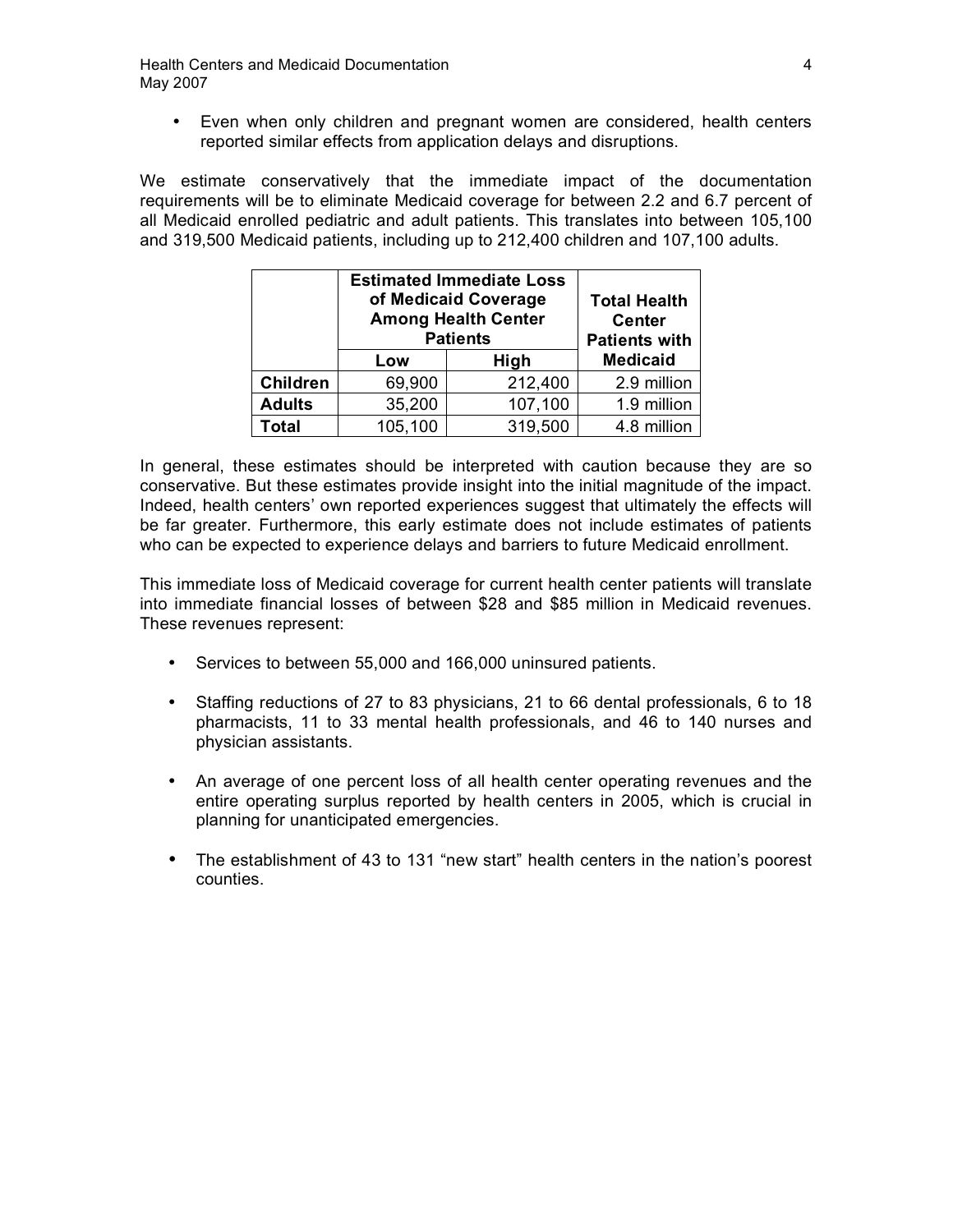### **Introduction**

This policy brief presents the initial effects of recent federal Medicaid reforms on health centers and their patients. Specifically, this report examines the impact of changes in federal Medicaid policy, contained in the Deficit Reduction Act of 2006 (DRA), which requires applicants and recipients to document both their citizenship or legal U.S. residence and proof of their personal identity.

Health centers are the nation's largest single source of primary health care for low income and medically underserved persons, including Medicaid beneficiaries. In 2005, 952 federally funded health centers operating in more than 5000 service sites provided health care to more than 14 million persons, including over five million Medicaid beneficiaries.

Health centers play an essential role in the health care system, both ensuring timely access to comprehensive primary health care and serving as a critical bridge to medically necessary specialty services. As the number of uninsured persons has risen nationally, the need for reduced cost services at health centers has correspondingly grown at an even more rapid pace. Figure 1 shows that the number of uninsured grew by 34 percent nationally between 1990 and 2005, while the number of uninsured persons served at health centers grew by 155 percent.

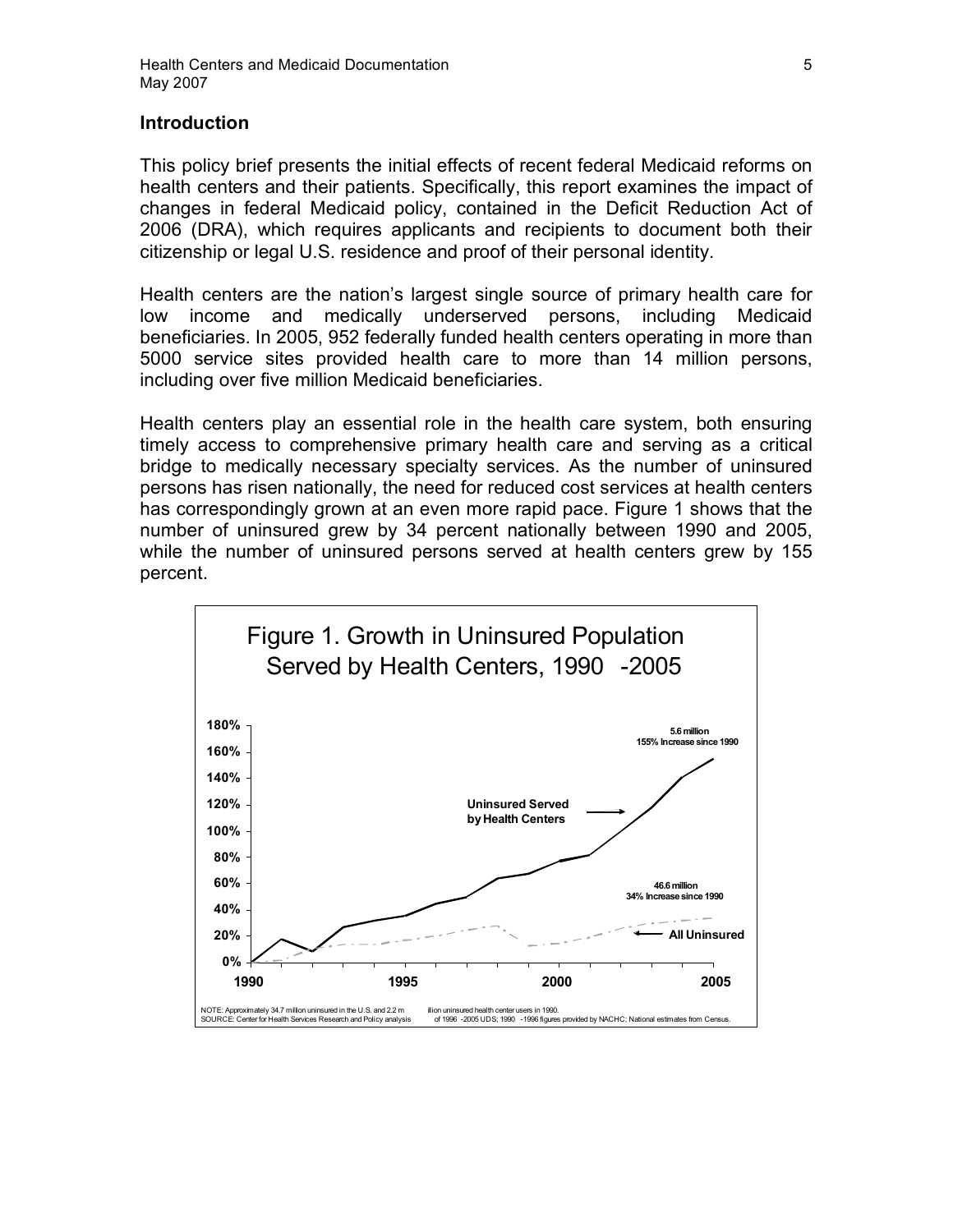Medicaid represents the largest single source of health center financing. Figure 2 shows Medicaid made up 37 percent of health centers' operating funds in 2005, representing a 250 percent increase over 1985 levels, when far fewer persons were eligible for Medicaid. Moreover, in 1985, Medicaid's special requirements related to coverage of and payment for "federally qualified health center services" had not yet been enacted. Medicaid represents the largest single source of financial support for health center operations. This strong relationship among health centers, health center patients, and Medicaid means that major Medicaid policy changes, such as the documentation requirement, can be expected to significantly affect health centers.



Health centers are important to their patients not only because of the comprehensive primary health care they furnish but also because they play a major role in helping patients secure Medicaid coverage and other patient and family support services. As part of these patient assistance activities (known as "enabling services") health centers offer help in obtaining and completing Medicaid application forms and securing necessary documents and supporting information. In 2005, all health center grantees offered enabling services that were available at nearly all health center service sites.

Consistent with health centers' enabling service obligations, federal Medicaid policy requires that state programs offer "outstationed enrollment assistance" through federally qualified health centers and certain other health care providers.<sup>1</sup> Federal regulations implementing this outstationing requirement specify that states ensure that all "high volume" health centers can receive and initially process applications. Initial processing consists of help in completing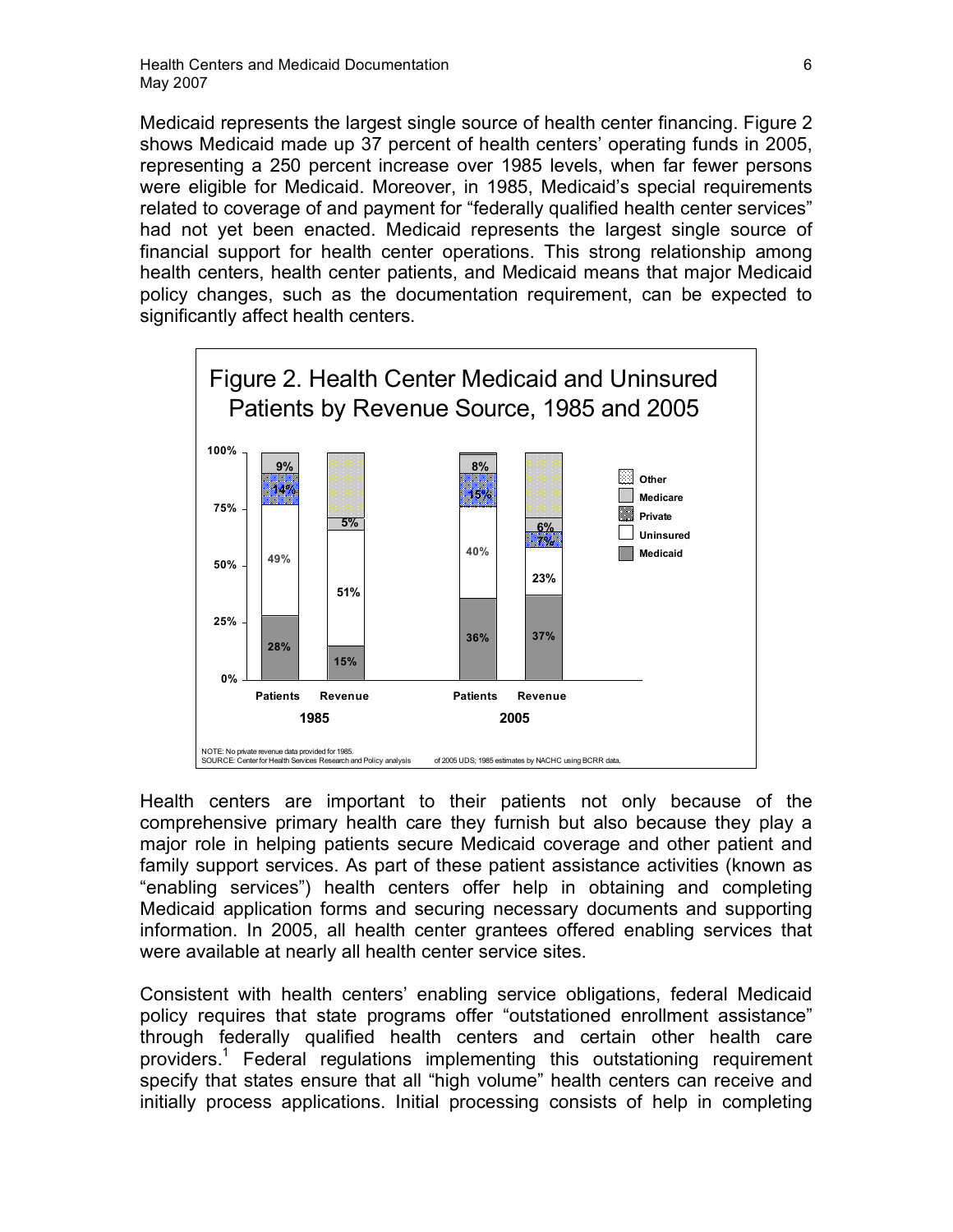applications and gathering documentation. At their choosing, states can permit the entire application process, including verification and final enrollment, to occur at health center sites. A study conducted by the National Association of Community Health Centers in 2005 found that three states - Connecticut, Oregon, and Utah - reported full assistance available in all high volume health center service sites. The study also found that health centers uniformly offered services regardless of whether enrollment assistance was financed by the state or the health center.<sup>2</sup> Thus, patients of health centers can obtain enrollment assistance that might not be available at other health care service sites.

# **The DRA Medicaid Documentation Requirements**

Eligibility for full Medicaid benefits (as opposed to coverage for emergency care only) requires that individuals who meet other program requirements be citizens or nationals of the U.S. or legal immigrants who have lived in the U.S. for over five years. $3$  Undocumented persons and legal residents who have not yet met the qualified residency test can receive emergency care coverage. <sup>4</sup> One recent study suggests that this coverage consists almost entirely of payments for childbirth and complications of pregnancy, as well as inpatient hospital care for severe complications arising from underlying chronic conditions.<sup>5</sup>

Since 1986, federal law has required that when individuals apply for full Medicaid coverage, states must obtain a written declaration from applicants, under penalty of perjury, regarding their legal status.<sup>6</sup> Applicants who declare that they are not citizens have also had to show satisfactory immigration documents<sup>7</sup> that are verified with the U.S. Citizenship and Immigration Services Bureau of the Department of Homeland Security.<sup>8</sup>

In 2006, as part of the Deficit Reduction Act (DRA), $9$  Congress revised the Medicaid statute to extend documentation requirements to applicants and current recipients who declare that they are citizens. All new applicants and recipients, whether they are citizens, U.S. nationals, or qualified aliens, must document their identity.

The documentation requirements exempt Medicare beneficiaries, persons receiving Social Security benefits on the basis of age or disability, and persons receiving Supplemental Security Income (SSI) benefits. Further legislative amendments enacted at the end of 2006 as part of the Tax Relief and Health Care  $Act^{10}$  exempt children receiving child welfare assistance, special needs foster care, or adoption assistance under Titles IV-B or IV-E of the Social Security Act.<sup>11</sup>

The Centers for Medicare and Medicaid Services (CMS), the federal agency that administers Medicaid, published interim final rules in July 2006 that implemented the DRA amendments.<sup>12</sup> The rules set the federal standards the agency will use in measuring the adequacy of documents presented, the permissible timelines for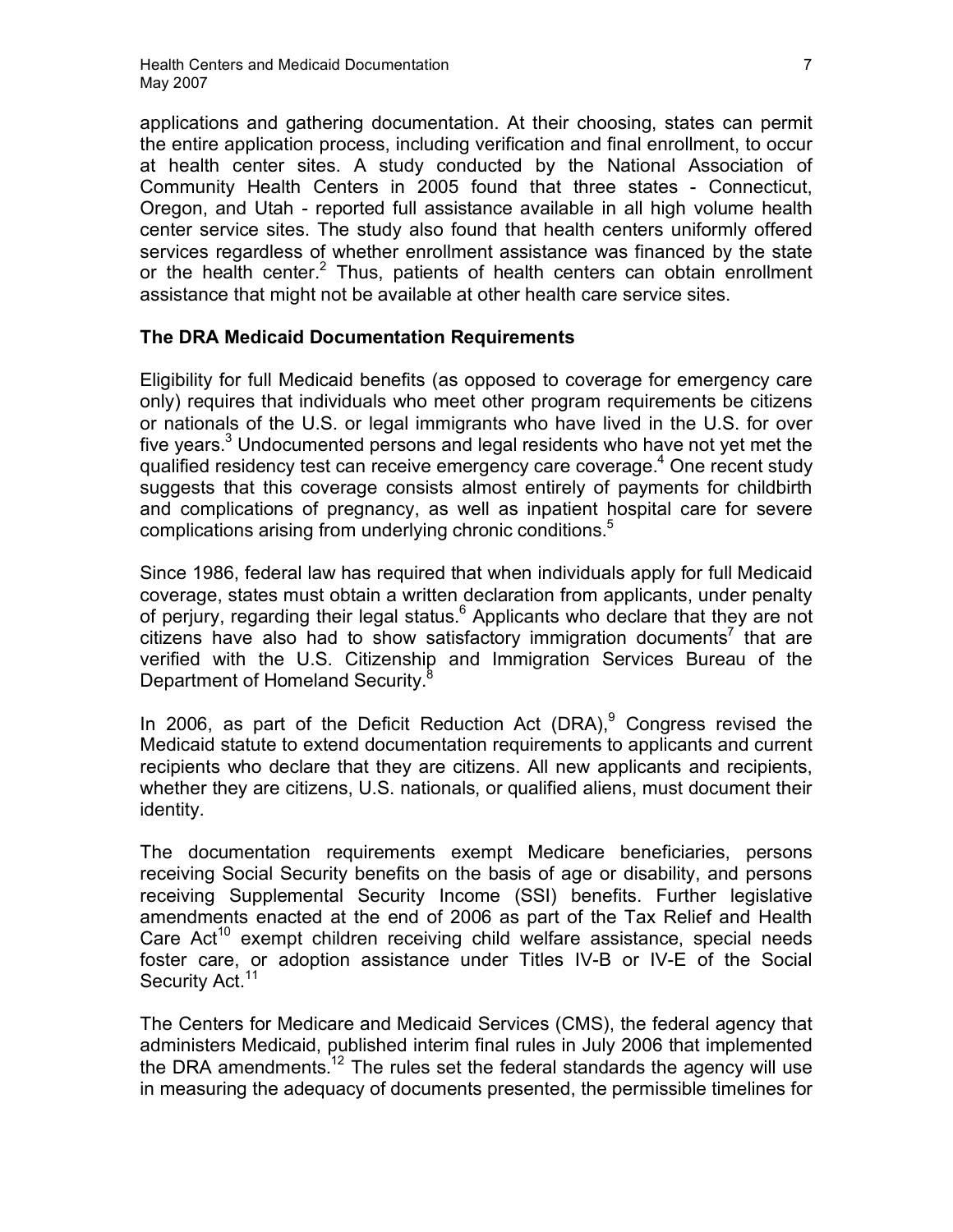presenting documents, and the applicant and recipient groups to whom documentation requirements apply. Documents must be originals or copies certified by the issuing agency.<sup>13</sup> The interim rule also prohibits the granting of eligibility until satisfactory documents have been presented.<sup>14</sup>

While the new law requires states to provide "reasonable opportunity" and assistance in securing the "satisfactory documentary evidence of citizenship or nationality," the interim rule leaves unclear what type of assistance must be furnished. The interim rule also does not clarify the relationship between documentation and separate federal regulations pertaining to outstationed assistance available at FQHCs – for example, whether the receipt and initial processing of applications at outstationed locations can or must include inspection of documents. Evidence to date suggests that states have implemented the documentation requirements in variable ways and that there is considerable variation in how states utilize outstationing as a means of assisting applicants and recipients.

The interim rule was modified by the legislative reforms enacted in late 2006, as well as by a CMS notice issued in March 2007. This notice clarified that newborn infants born to women receiving Medicaid coverage under any category, including emergency coverage, are to be deemed eligible for up to a year.<sup>15</sup> The CMS notice contains two important caveats, however. First, it clarifies that, as with other recipients, newborns will be required to prove citizenship and identity at redetermination. Second, the CMS notice applies only to women who have applied and have been determined eligible for Medicaid at the time of their infants' births.<sup>16</sup> That is, infants born to women whose applications are pending at the time of birth would not be included in the CMS newborn eligibility clarification. Many women who seek coverage only for emergency delivery services may in fact apply for Medicaid only once hospitalized for the emergency itself.

An early analysis of the impact of the Medicaid documentation reforms estimated that approximately 10.3 percent of citizen children and 8.1 percent of citizen adults would experience delayed or interrupted coverage as a result of the new documentation standards.17 Anecdotal reports from health centers and state and regional health center primary care associations, as well as studies documenting early state experiences, have suggested that the effects of the requirements are beginning to be felt. For example, one early assessment of impact in Wisconsin found that 70 percent of those persons either losing or denied Medicaid coverage because of documentation requirements were citizens, with the most significant barrier being proof of identity.

States also have reported increased administrative costs associated with citizenship documentation. A March 2007 study conducted by the Center on Budget and Policy Priorities reported an increase in the number of states reporting "marked declines in Medicaid enrollment, particularly among low income children." <sup>18</sup> Seven states - Wisconsin, Kansas, Iowa, Louisiana, Virginia,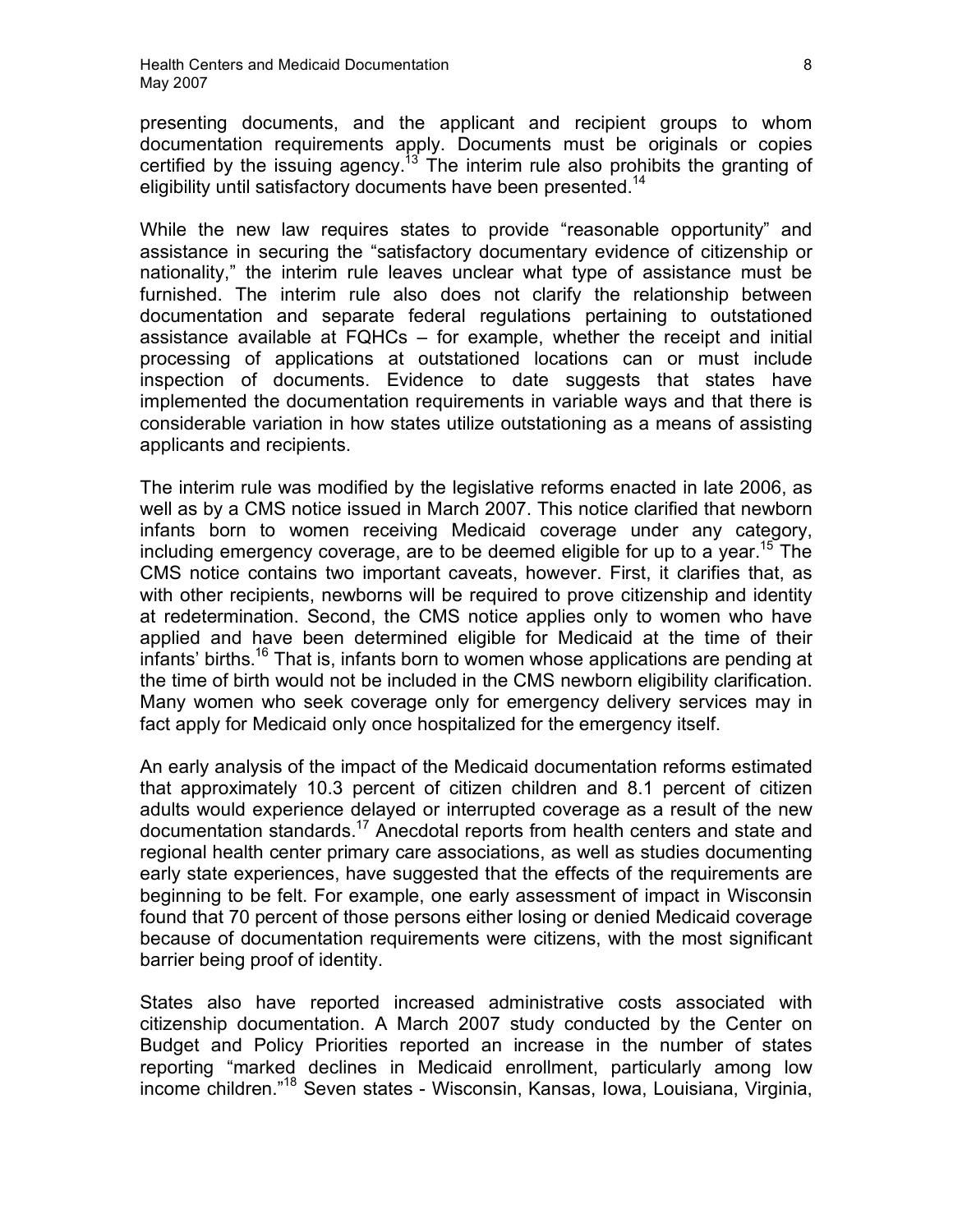New Hampshire, and Ohio - all reported significant changes as a result of terminations, application backlogs and delays, and the additional complexities associated with administering the new documentation requirements.

A March 2007 newspaper story from Kansas reported that nearly 20,000 Kansans had lost Medicaid benefits, with health centers reporting delayed care as a result.<sup>19</sup> One health center reported a 42 percent increase in the number of uninsured children treated in the six-month period prior to the story and a 68 percent jump in health care services furnished. This suggests that the loss of coverage might be encouraging newly-uninsured low income families, who had previously received coverage elsewhere, to rely on health centers for assistance.<sup>20</sup> Because such a high proportion of all health center patients fall into the non-exempt child and non-elderly adult groups, the effects of the documentation policy were anticipated to be significant, despite the presence of outstationing assistance that might mitigate but not entirely eliminate the effects of the new requirements.

# **Study Methodology**

This study was undertaken by a special health center research collaborative that is part of the Geiger Gibson Program in Community Health Policy in the George Washington University School of Public Health and Health Services. Additional funding for this study also was provided by the Kaiser Commission on Medicaid and the Uninsured. Designed to assess the impact of the documentation requirements on health centers and their patients, the study consists of several components:

- Conducting a national survey of 300 randomly selected health centers in order to gauge early experience with implementation of the documentation requirements. A national survey of all health centers will be conducted at a later time to assess state specific impacts.
- Documentation impact estimates using available UDS data, as well as the results of earlier impact studies.

A more detailed methodology covering each element of this study can be found in the Appendix to this Policy Brief.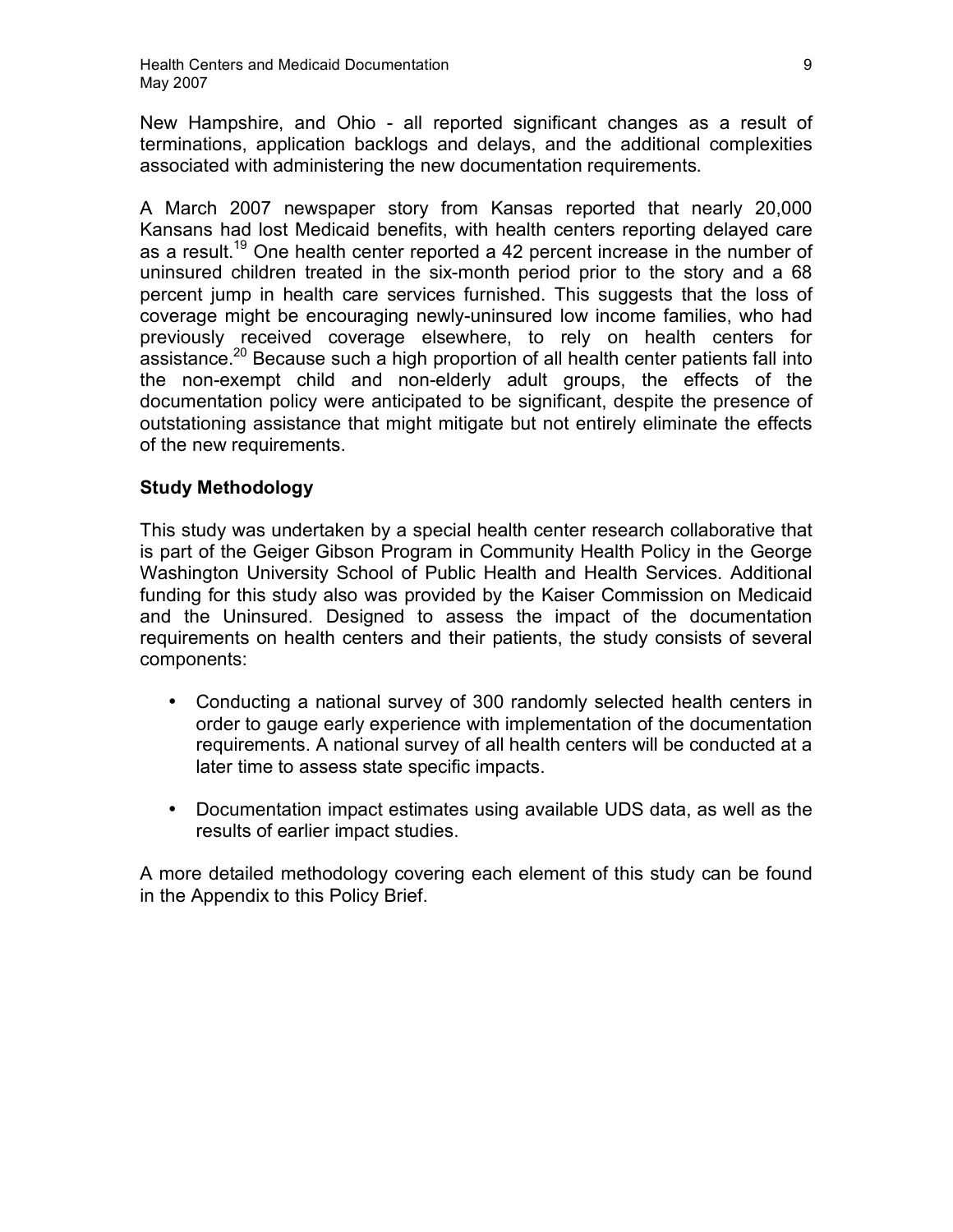# **Study Findings**

# **1. Health centers nationally report coverage delays and disruption as a result of implementation of the documentation requirements. Health centers also report measurable effects on their ability to provide appropriate health care.**

Figure 3 indicates the ways in which health centers report that the application process has grown more difficult. Thirty one percent of health centers report that the enrollment process has grown longer, while 25 percent report that the application process has grown longer. Twenty-eight percent report that applications lack necessary documents.

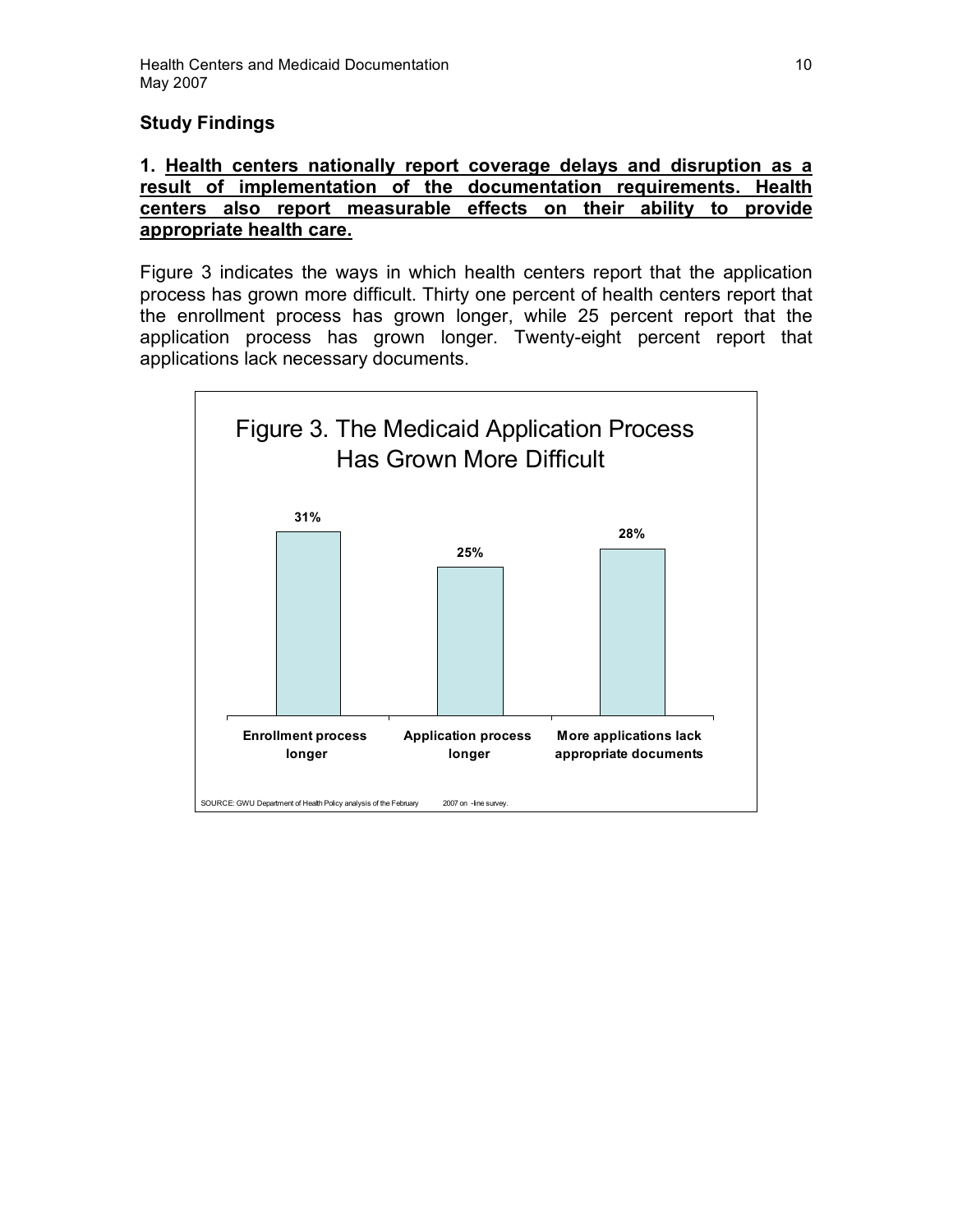In addition, Figure 4 shows that applicants are experiencing challenges related to securing documents: 11 percent of health centers indicate that applicants must pay to get documents, and 15 percent report that applicants have to wait two weeks or longer to obtain needed documents. Forty three percent of health centers report at least one problem with a longer application process or with documentation.

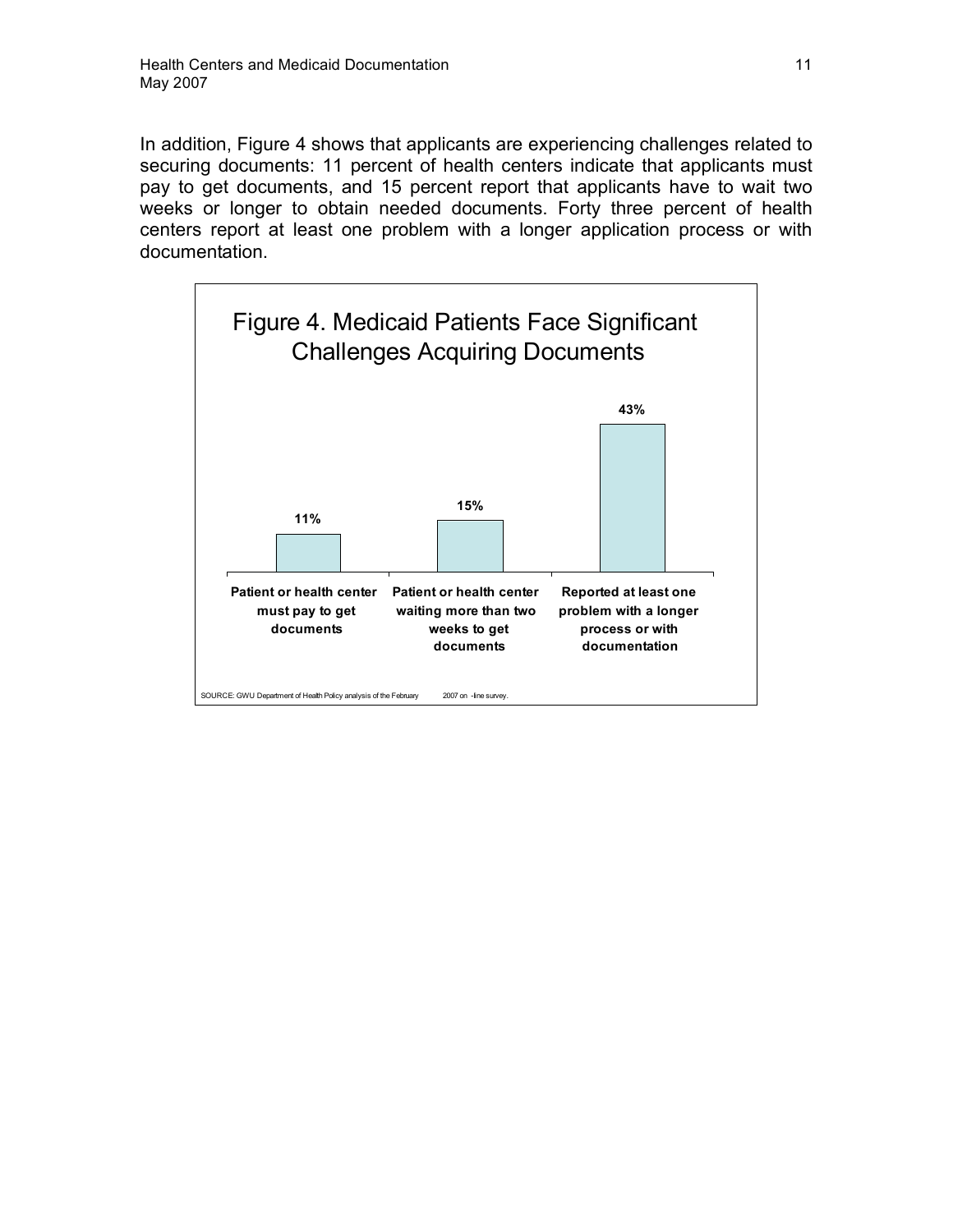Figure 5 shows the extent to which health centers report that one or more patient groups are experiencing difficulties. More than 90 percent of all health centers report application difficulties affecting one or more patient groups. Thirty percent report that parents are experiencing difficulties; 27 report that new patients and pregnant women are experiencing problems, and 22 percent report difficulties among children. A significant proportion of health centers – 13 percent – report newborn problems. Only 8 percent of all health centers report that no patient groups are experiencing problems.

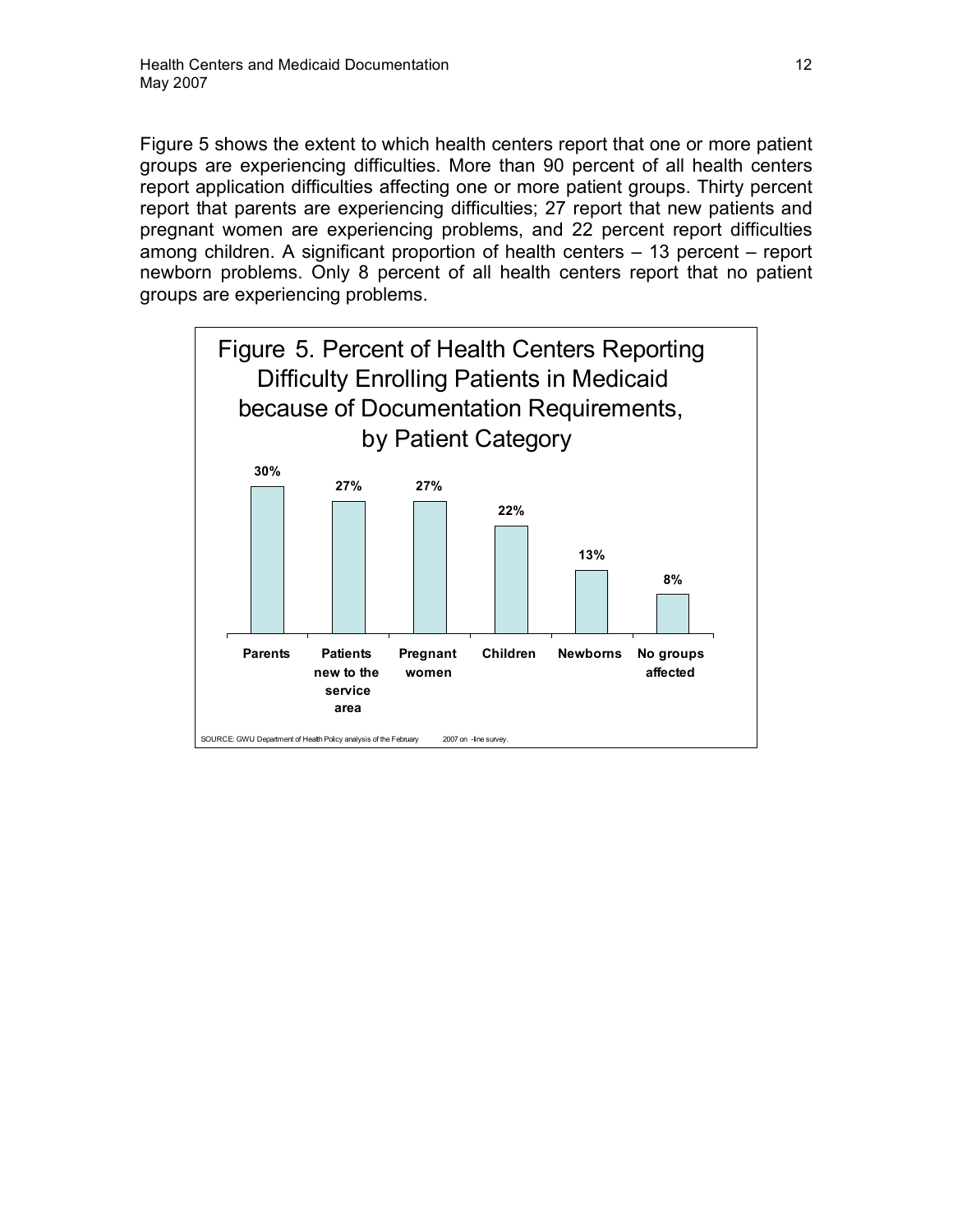More than 20 percent of all health centers also reported an actual decrease in Medicaid patients, even as their uninsured patients continued to rise. A closer examination of the reasons for the decline in Medicaid users at these health centers shows that the new citizenship and identification requirements are emerging as the single most important cause. Figure 6 shows that 66 percent of health centers experiencing a Medicaid patient decline identified implementation of documentation requirements in their communities as an underlying factor, compared to 45 percent reporting reductions in eligibility or changes in patient mix.



Even as Medicaid delays and disruptions grow and coverage itself is threatened, patients remain eligible for services at health centers on an uninsured basis, and respondents indicated that this is the case. More than 60 percent of all respondents indicated that they were furnishing health care to patients who had lost their Medicaid coverage and who required health care prior to reinstatement.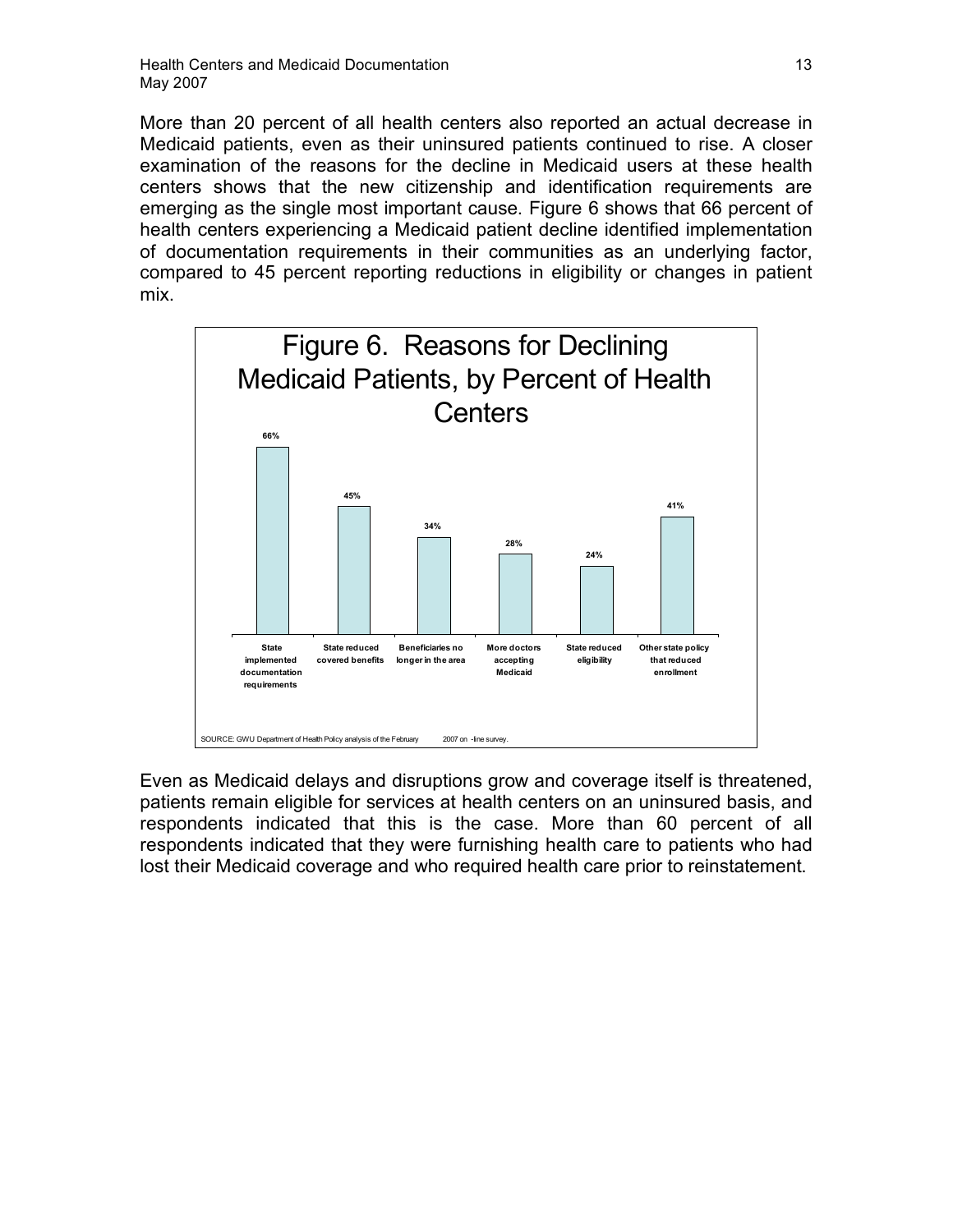Medicaid's critical role in funding health centers and enabling them to provide or arrange for specialty and referral care means that coverage interruptions can be expected to translate into an impact on the accessibility and quality of care. Figure 7 shows that Medicaid interruptions appear to be having this type of impact, particularly where the interruptions have led to an outright coverage decline. Disruptions and delays in care were reported by health centers for all patients, with 45 percent of health centers reporting reduced ability in arranging for specialty care, 38 percent reporting difficulties in securing health care access for new patients, 28 percent reporting difficulties in pre-arranging hospital inpatient deliveries for pregnant women, and nearly one quarter reporting difficulties in securing supplies and equipment.

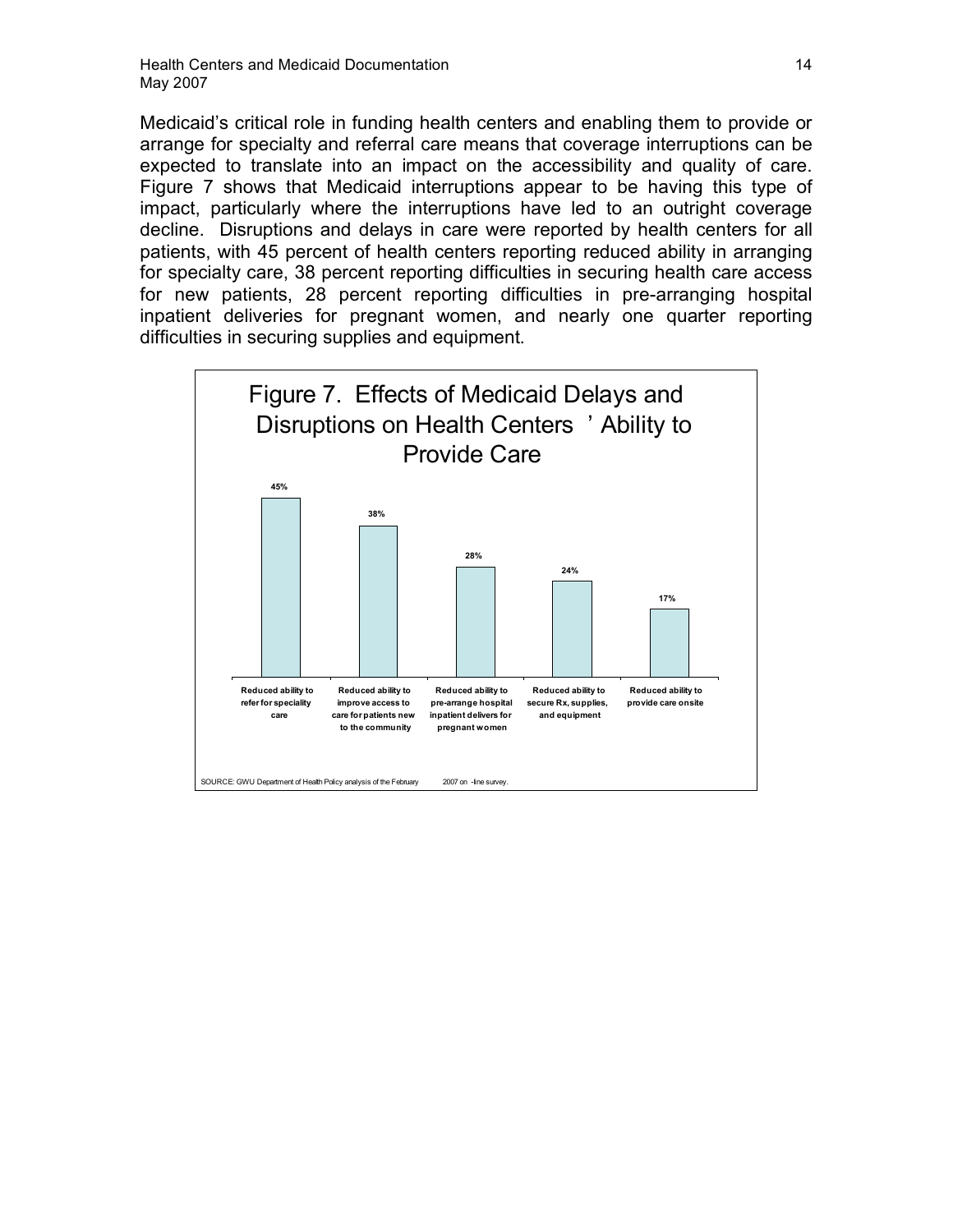Pregnant women and children were no exception. Figure 8 shows that even when only children and pregnant women are considered, health centers reported similar effects. These effects were particularly evident for health centers experiencing a decline in Medicaid covered patients.

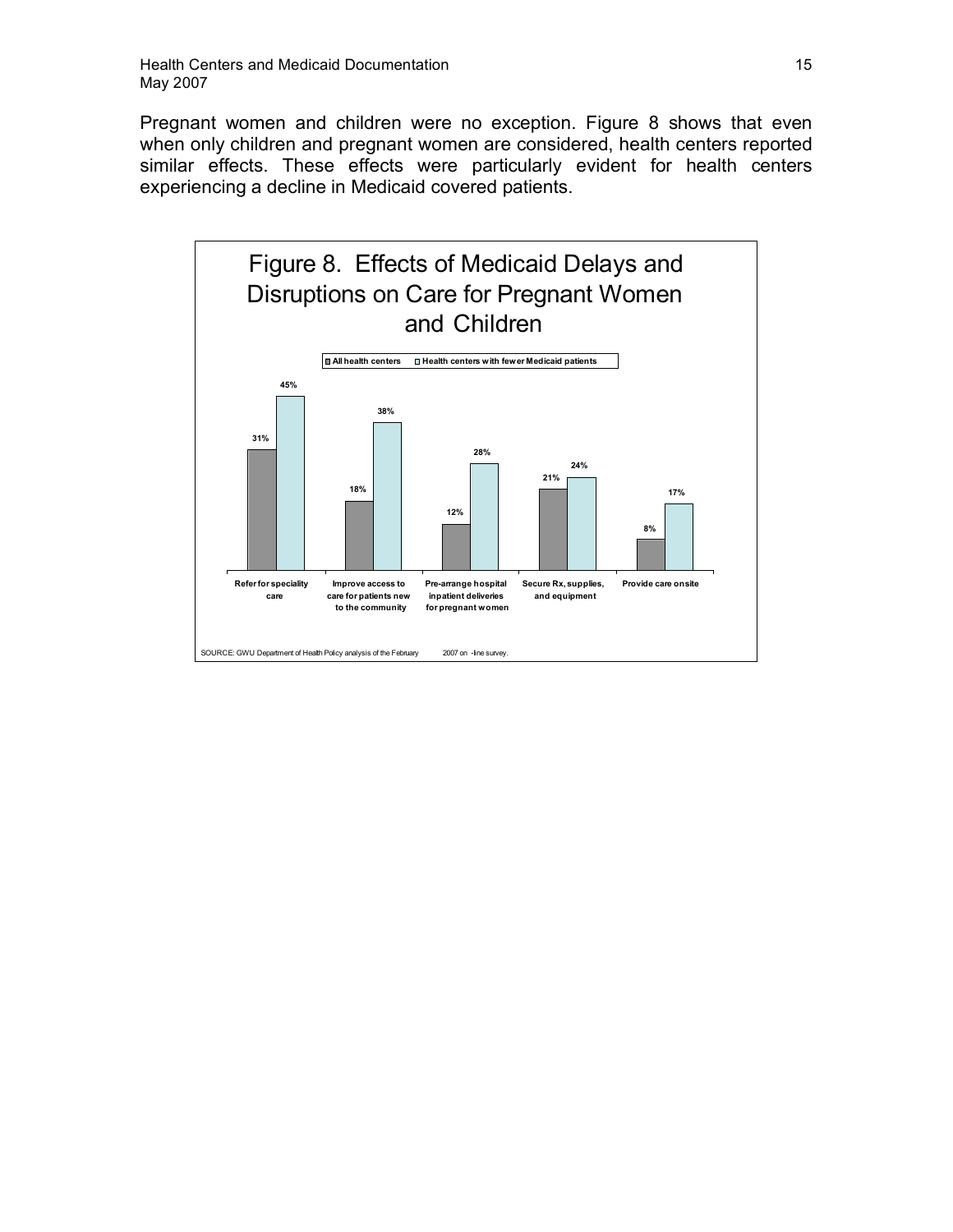#### **Community Impact Portraits of the Medicaid Documentation Requirement**

New York State has required documentation of citizenship for Medicaid over the past three decades. As a result, many observers assumed that the federal Medicaid policy documentation reforms would have little impact. This has turned out not to be the case, according to staff of Community Health Care Network in New York City (CHNNY), which serves over 60,000 patients a year, and who reports significant declines in recertification rates among patients who are citizens, nationals, and qualified aliens. Adolescents seeking family planning services have been particularly affected. Prior to issuance of the federal regulations, the state had permitted minors to provide copies of necessary documents. Because the July 2006 federal rule requires either originals or certified copies, this previous state policy is no longer permissible. Teenagers continue to have access to family planning services but on an uninsured basis, since the change in law has prevented teens from keeping or acquiring Medicaid coverage. Catherine Abate, President and CEO of CHNNY, views the policy as contributing to an even greater growth of uninsured patients who depend on the clinic and views the situation as "woeful". Although it is early in the annual recertification process, clinic staff reported a 50 percent enrollment drop over several months in one of the managed care plans in which the health center participates.

#### \* \* \*

Valley Wide Health Systems, Inc., which is located in southern Colorado and serves approximately 50,000 patients, reported a substantial backlog of applications awaiting documentation. As a result, patients are experiencing periods without coverage lasting weeks longer than the normal application process would otherwise have required. Because these patients have significant health care needs that must be met regardless of their insurance status, the health center has simply absorbed the costs. According to executive director Margarite Salazar, "We see a lot of Medicaid patients as we are the main game in town … the cost has gone up because we've had to hold on to applications longer. Our cash flow is affected because we're not billing." Salazar notes that the requirements have increased the health center's administrative obligations at the same time that their cash flow has been affected. "The bottom line is that these requirements have caused an increase in administrative costs. Every time you [are helping patients with paperwork, you are taking] time away from patient care. And that's unfortunate."

# **2. A conservative estimate of the immediate impact of the documentation requirements on health center patients currently enrolled in Medicaid is that in the near term, up to 319,500 Medicaid-enrolled health center patients -- including up to 212,400 children and 107,100 adults -- will lose coverage.**

In addition to the health center survey and interviews, we developed a *conservative* national estimate of the *near-term* impact of the Medicaid documentation requirements on Medicaid enrolled health center patients. Our estimate includes *only those patients who are currently enrolled.* Furthermore, we estimate that they will lose coverage only for a few months due to assistance from health centers in re-gaining coverage. Our estimates exclude newborns, even though health centers are reporting an impact on this population and even though the recent CMS policy may reduce, but certainly will not eliminate, the loss of coverage. We also exclude disabled and elderly Medicaid beneficiaries because they are exempt from the documentation requirements.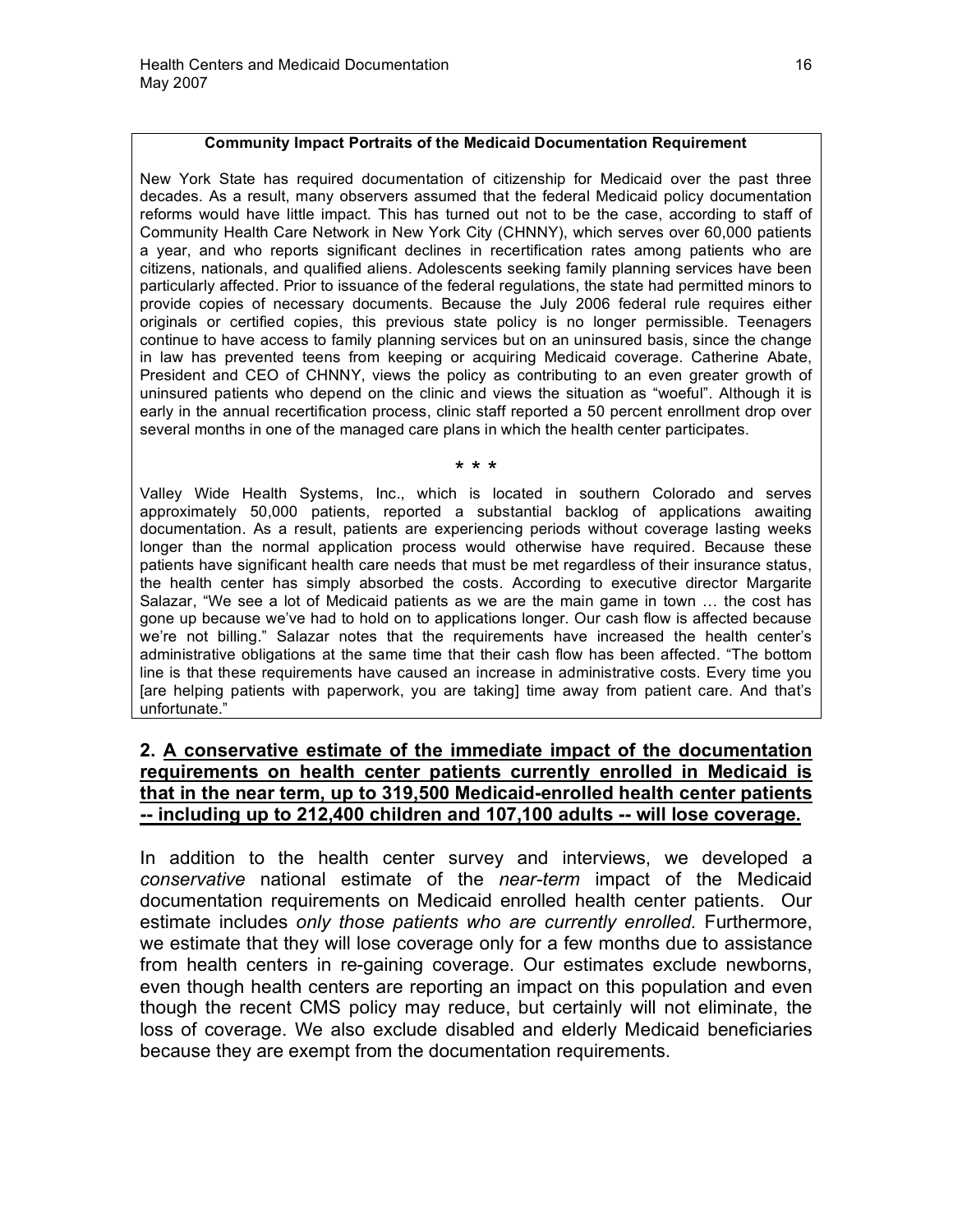Table 1 illustrates the estimate range. It shows that the new requirements will eliminate coverage for up to 212,400 children and up to 107,100 adults nationwide. We estimate that the risk of coverage loss will affect between 2.2 and 6.7 percent of all Medicaid enrolled health center patients. These percentages translate into a national estimate of 105,100 to 319,500 Medicaid enrolled children and adults who receive health care through health centers and who risk the loss of coverage for some period of time.

|                 | <b>Table 1. Estimated</b><br><b>Immediate Loss of</b><br><b>Medicaid Coverage Among</b><br><b>Health Center Patients</b> |         | <b>Total Health</b><br><b>Center</b><br><b>Patients with</b> |
|-----------------|--------------------------------------------------------------------------------------------------------------------------|---------|--------------------------------------------------------------|
|                 | Low                                                                                                                      | High    | <b>Medicaid</b>                                              |
| <b>Children</b> | 69,900                                                                                                                   | 212,400 | 2.9 million                                                  |
| <b>Adults</b>   | 35,200                                                                                                                   | 107,100 | 1.9 million                                                  |
| Total           | 105,100                                                                                                                  | 319,500 | 4.8 million                                                  |

In general, these estimates should be interpreted with caution because they are so conservative. But these estimates provide insight into the initial magnitude of the impact; because of the complex financial planning that must go into ensuring the operational stability of health centers, it is not possible to wait until perfect data become available. Early estimates such as these are critical to understanding the implications of national policy shifts.

# **3. The near-term loss of Medicaid coverage among health center patients can be expected to result in the immediate loss of up to \$85 million in Medicaid revenues. These losses translate into care for up to 166,000 uninsured patients, as well as the loss of as many as 131 "new start" health centers in the nation's poorest counties.**

A conservative estimate – adjusted to assume that health centers will be able to assist their patients in re-securing coverage and minimize what otherwise might be many more months of disruption – suggests that patients' coverage loss will have immediate and major financial implications for health centers. We estimate that Medicaid coverage disruptions for currently enrolled patients could cost health centers near-term losses of between \$28 and \$85 million in Medicaid revenues. This figure does not take into account losses connected with the denial of coverage to current and future uninsured patients who apply for medical assistance. Nor does this estimate account for the additional costs that health centers can be expected to incur as they allocate additional staff time to assisting patients experiencing disruption and delay because of the new documentation requirements.

It is important to understand what these financial losses mean in terms of real services and real patients. These anticipated losses translate into: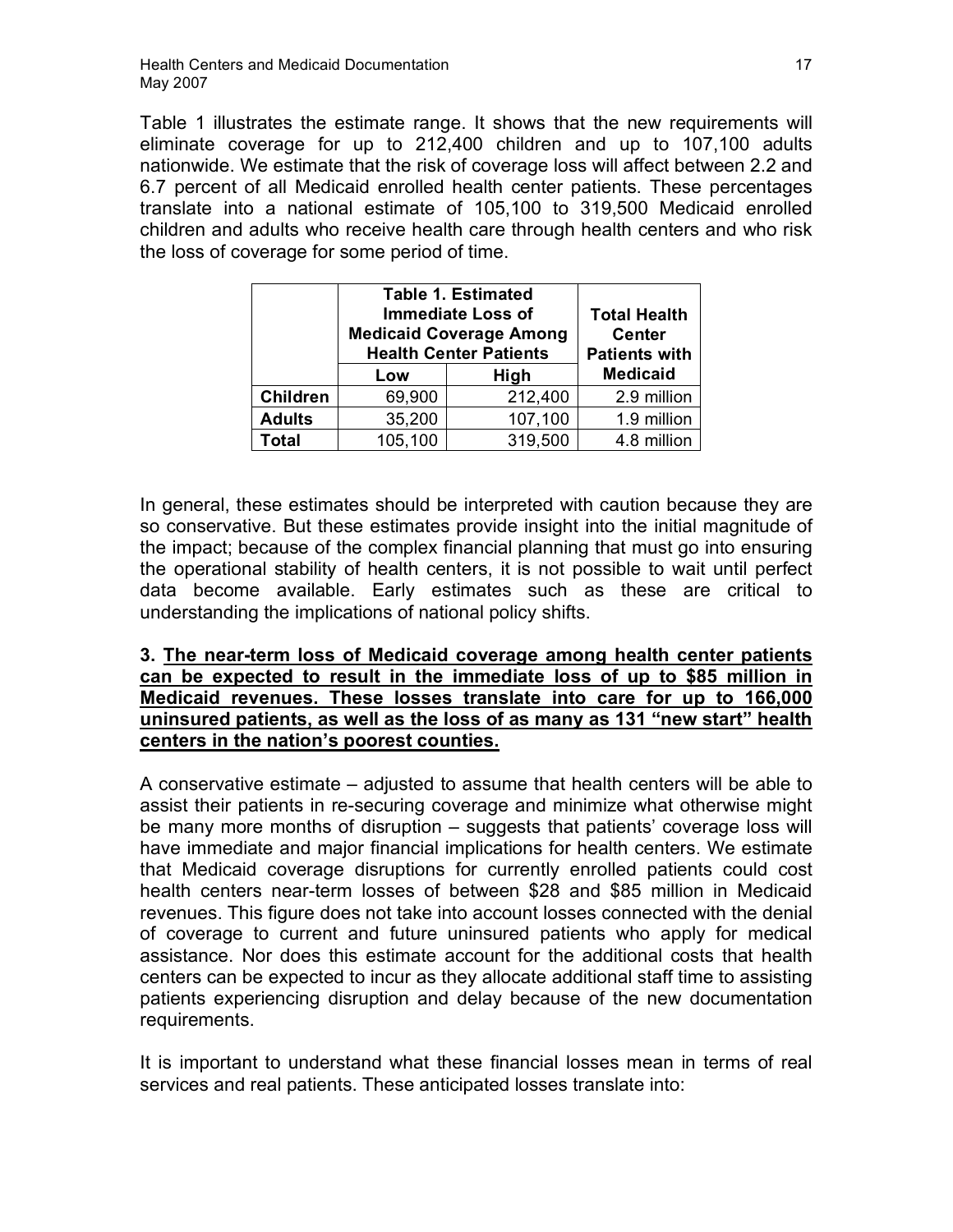- Services for an additional 55,000 to 166,000 uninsured patients (\$515 per uninsured patient in 2005 dollars), as grant funding is shifted to cover the cost of care for Medicaid eligible patients seen on an uninsured basis.
- Major staffing<sup>21</sup> reductions of 27 to 83 physicians, 21 to 66 dental professionals, 6 to 18 pharmacists, 11 to 33 mental health professionals, and 46 to 140 nurses and physician assistants.
- Loss of 43 to 131 "new start" health centers in the nation's poorest counties as funds are shifted to cover Medicaid eligible patients served on an uninsured basis. $22$
- An average loss of one percent of all health center operating revenues and the entire operating surplus reported by health centers in 2005. For health care providers, modest surpluses offer a critical buffer against unforeseen emergencies in their service areas.

These are the quantifiable losses. Also lost is the ability to properly manage care in the case of patients with specialty health care and referral needs. While studies show that health centers furnish primary health care of equal quality to patients regardless of insurance status, research also shows that health centers experience serious barriers to appropriate care in the case of uninsured patients who need referral services for serious and chronic health conditions. $^{23}$ 

# **Discussion**

Despite a lack of evidence suggesting problems with previous verification procedures, Congress enacted stringent new documentation requirements as part of the DRA. This analysis reinforces what already has been shown in the literature: increasing the documentation burdens associated with applying for and retaining Medicaid can disrupt, delay, and ultimately drive down coverage, thereby jeopardizing health centers' ability to furnish appropriate health care, as well as serve a growing uninsured population as their grant revenues grow increasingly strained.

The DRA documentation requirements are particularly difficult to overcome because of regulatory restrictions on what qualifies as acceptable proof, the difficulties and cost associated with producing documents, and the lack of clarity regarding the role that outstationing at health centers can play in mitigating problems. Even individuals who obviously are citizens, such as infants born in U.S. hospitals, must comply. Recent clarification guidance by CMS may only have limited impact because the new standards are limited to infants born to already enrolled women.

Health center patients may be more fortunate than most beneficiaries who face the loss of coverage. Health centers will continue to furnish care on a sliding-fee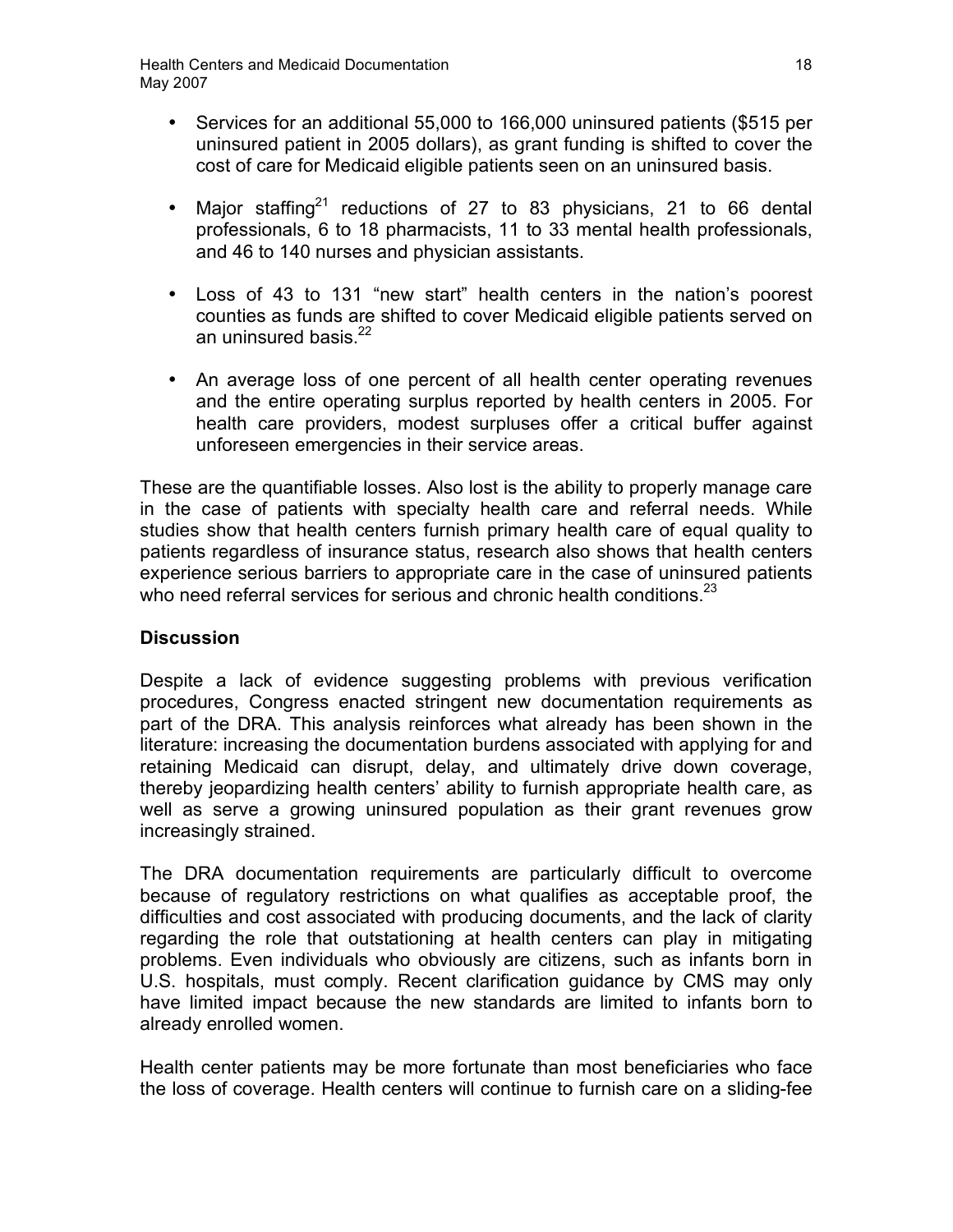basis and their on-site enrollment assistance may limit the duration of loss and future application denials. Yet both patients and health centers will feel the loss, not only because the reduction in revenues can be expected to impair health center services, but also because of the increased difficulties health centers face when attempting to find specialty care for uninsured patients.

These findings suggest the importance of expanded health center outstationing assistance, as some states are beginning to do. They also suggest the need to revise existing regulatory requirements to permit the use of copies, as well as provision of coverage to otherwise eligible applicants while the process of securing documents is being completed.

In the long run, these findings call into question the wisdom of legislative requirements that so significantly add to the burden of Medicaid enrollment. Documentation rules already apply to legal residents; as a result, it may be citizens who are feeling the heaviest effects of these new requirements. Furthermore, the barriers identified in this survey suggest that ultimately, the delay and disruption in enrollment will affect not only the quality of health care but also access to care at all for uninsured community residents.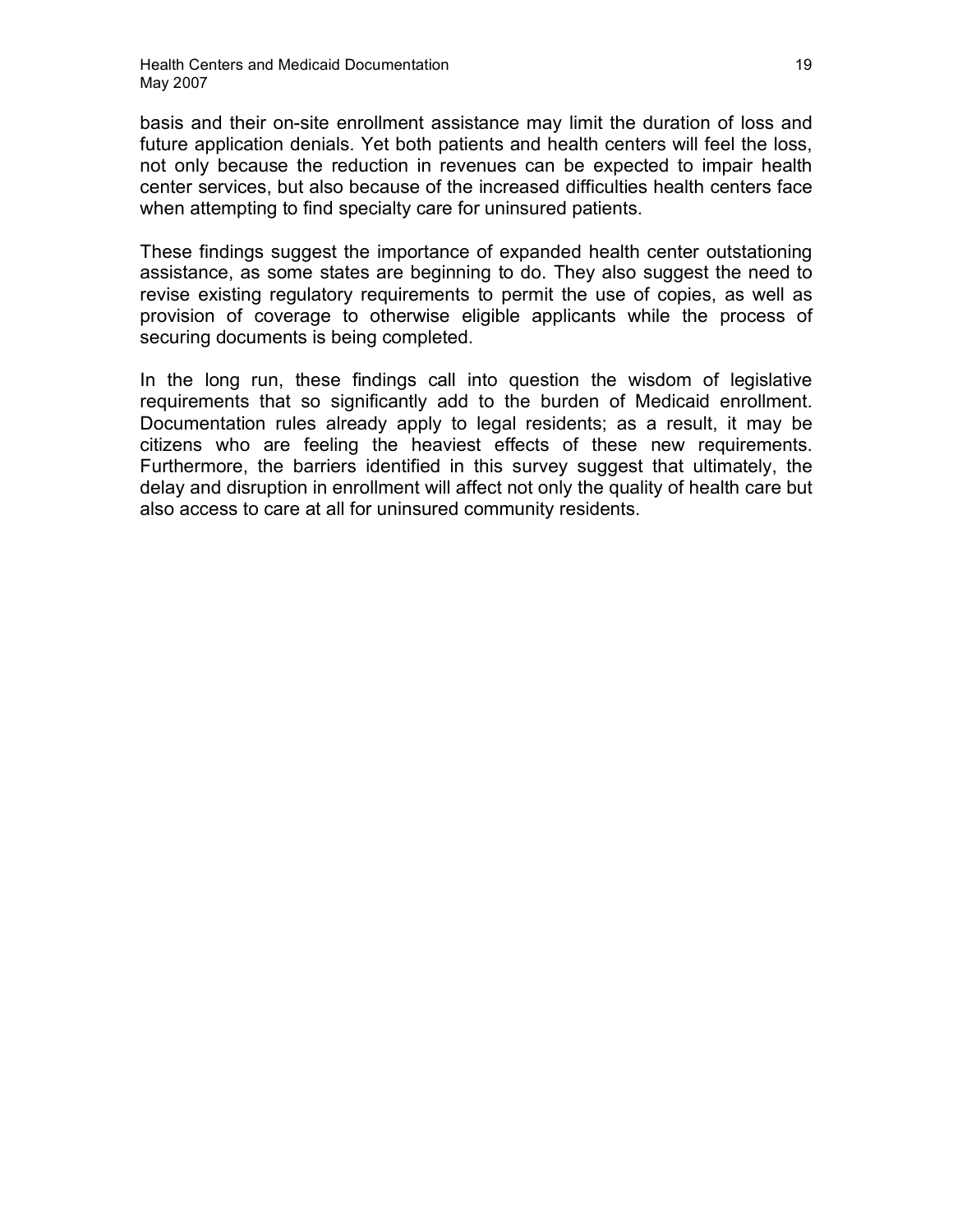# **Appendix: Study Methodology**

## National Survey

As part of the larger George Washington University Geiger Gibson Program (GW) research effort to understand the effect of the identification and citizenship documentation requirements on safety net providers, GW conducted an on-line survey to assess the impact of these requirements on health centers nationwide. The survey was sent to a random sample of 300 health centers. With assistance from the National Association of Community Health Centers, state Primary Care Associations, health center networks, and community-based organizations, we received responses from 139 health centers representing 44 states. While additional providers responded to the survey due to aggressive public outreach, we included only those on the original list to ensure a valid sample. In order to minimize reporting bias, every effort was made to solicit responses from health centers regardless of whether they had experienced an impact. The final response rate was 46 percent, or 139 of 300 health centers.

### Impact Estimates

The patient and revenue estimates are based on data from the 2005 Uniform Data System (UDS) and the Center for Budget and Policy Priorities (CBPP) impact rates for the adult and child population.<sup>24</sup> The rate of denial/disruption may vary depending on certain factors, such as income level less than or greater than \$25,000, urban/rural location, and race/ethnicity of the beneficiaries. However, CBPP set its estimates based on families with an annual income of less than \$25,000, concluding an estimated 10.3 percent of children under  $19^{25}$ and 8.1 percent of adult Medicaid beneficiaries born in the U.S. are likely to experience either coverage disruptions or denials. Because all health center users are likely to be low-income and meet state eligibility levels, we estimate the number of Medicaid users who may lack appropriate documentation using the following formula:

Age-adjusted Medicaid users (minus non-Medicaid SCHIP enrollees) \* 88% non-disabled \* 90% U.S. citizens \* CBPP rate

Because the health center data do not provide citizenship data and the majority of Medicaid recipients are citizens or nationals of the U.S. or qualified aliens, nearly all Medicaid users are likely to be affected. In fact, one study found illegal immigrants accounted for less than one percent of Medicaid spending in North Carolina.<sup>26</sup> However, in order to appropriately apply the CBPP rates, which are based on a survey of U.S. citizens with Medicaid, we assumed 90 percent of health center Medicaid users are U.S. citizens, which is based on the CBPP estimate of 93 percent of Medicaid enrollees who are U.S. citizens<sup>27</sup> and the large volume of immigrant patients served by health centers.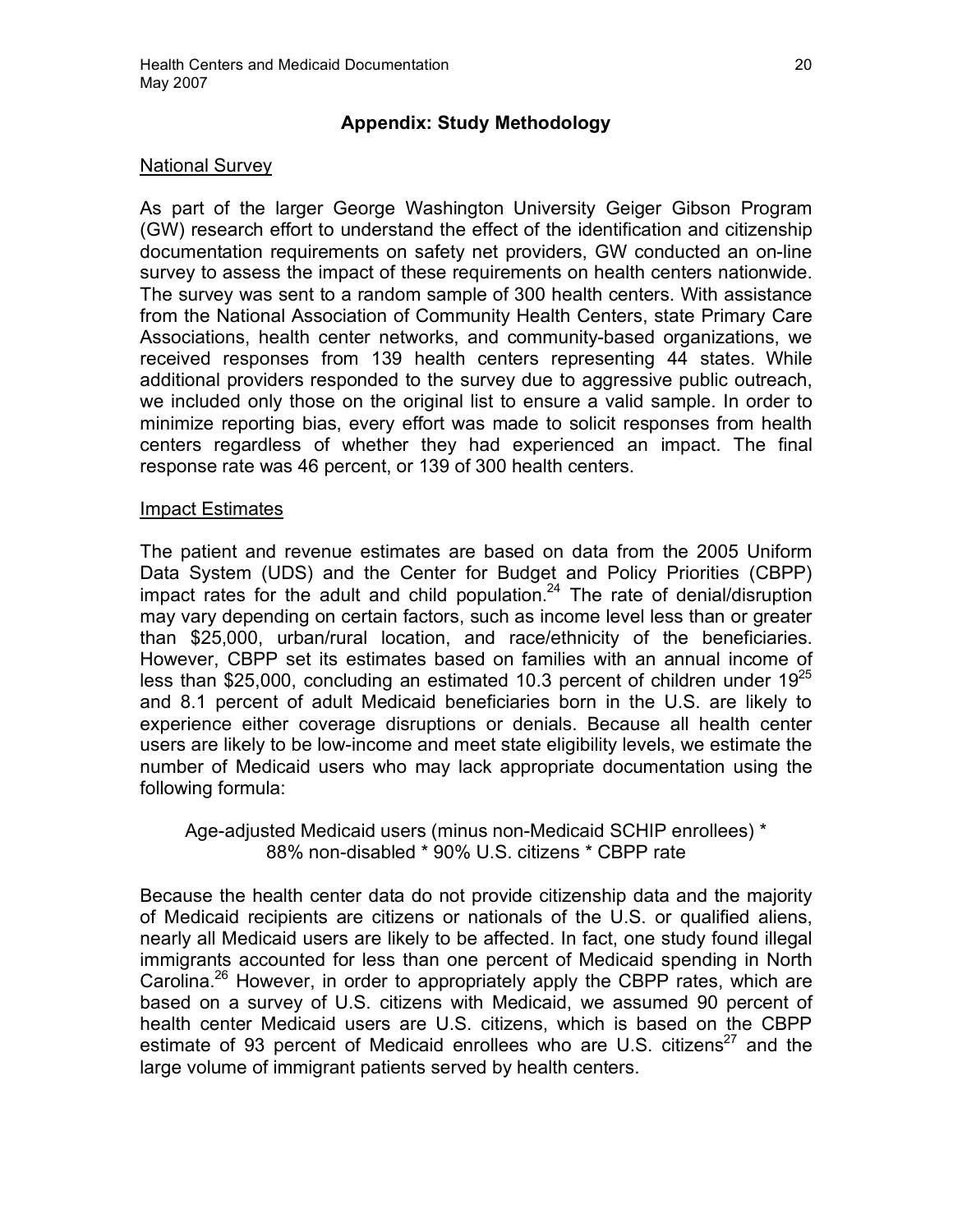Due to lack of more detailed health center Medicaid user data, we again applied as conservatively as possible the 10.3 percent and 8.1 percent rates to users by first excluding those who are least likely to be affected. Similar to CBPP's methodology, we excluded *all* newborns (especially since the UDS does not distinguish payer source for each birth) from the child user estimates and those most likely to be dually enrolled in Medicaid and Medicare.<sup>28</sup> We assumed 12 percent of child and adult Medicaid users are disabled based on the 2002 health center user survey.<sup>29</sup>

Additionally, we excluded non-Medicaid SCHIP users from the calculation. While the documentation requirements apply to Medicaid and Medicaid-SCHIP programs, it may not apply to non-Medicaid SCHIP programs. In most cases, the UDS identifies the number of persons enrolled in both Medicaid and non-Medicaid SCHIP programs. However, if health centers fail to correctly report the number of SCHIP enrollees, we used CMS SCHIP enrollment data to estimate the proportion of users likely to be enrolled in SCHIP. The estimated number of adult users also excludes those enrolled in separate SCHIP programs.

Because of the crude methodology involved, a range of estimates are provided. The higher estimate approximates the result of the calculation above to the nearest hundred. This estimate is then adjusted downward on the assumption that vital records matches may make proof of citizenship easier for two-thirds of the U.S. born population.<sup>30</sup> All estimates are rounded to avoid the perception of a precise calculation.

We also estimated health center financial risk and impact on staffing using the affected population estimates and average state revenue per Medicaid patient. Revenue loss is calculated based on health center per patient revenue and half of the estimated population likely to be affected. This estimated loss in Medicaid revenue is halved to adjust for our assumption that coverage may be reinstated after six months of coverage loss. Staffing loss is calculated based on the percentage loss in total revenue and key health center staffing data from the UDS.

Based on the methodology described above, we estimated an average loss of one percent in total revenues. This estimated revenue loss, while not large, is likely to have a significant impact on those health centers at greatest financial risk for closing sites, reducing services, or limiting enrollment. Using 2004 UDS revenue and expenditures data (because the federal government has withheld release of 2005 grantee level data), we determined that approximately one out of every four health centers operates at a margin (or revenue-cost ratio) of 90 percent. Specifically, 25 percent of health centers – which represent nearly 1,200 sites – reported revenues covered up to 90 percent of costs. Margin is used because the health center data provides cash revenue and accrual cost which cannot be used to directly calculate profit or loss. The 90 percent margin provides a conservative point at which health centers are likely to be financially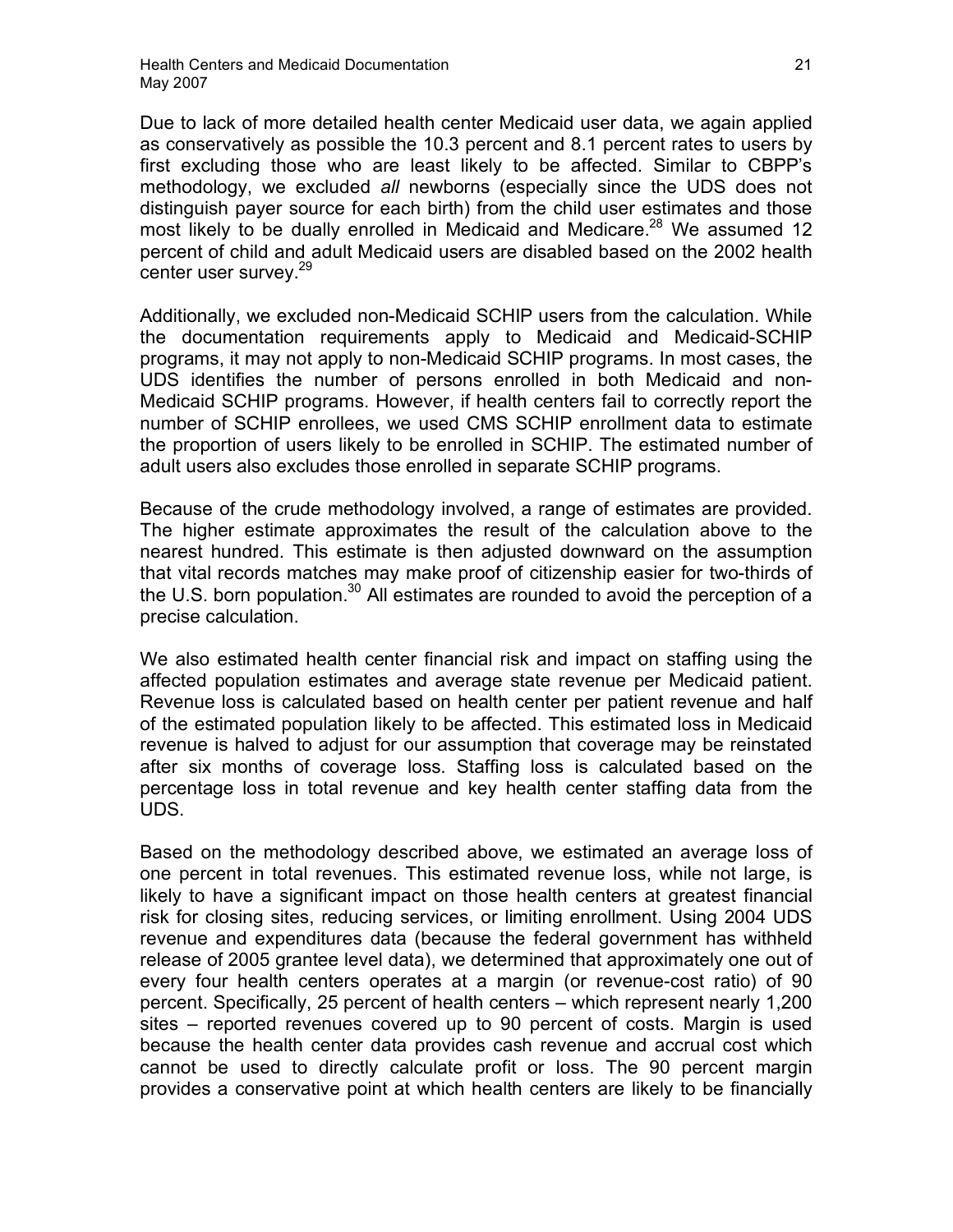vulnerable. In other words, these health centers are much more sensitive to any significant loss in Medicaid revenue, and therefore, the loss is likely to have a greater adverse impact than on health centers with a margin greater than one.

We again emphasize that we cannot predict the actual number of users who will lose coverage. Without current Medicaid enrollment data, varying level of state enforcement, as well as degree of supportive activities (e.g., linked birth records and eligibility systems) and health center efforts to mitigate the impact (e.g., outreach and use of financial reserves), it is not possible to predict accurately the number of users that will be affected.

<sup>4</sup> Id.<br><sup>5</sup> DuBard CA and Massing MW, 2007. "Trends in Emergency Medicaid Expenditures for Recent and Undocumented Immigrants." *JAMA* 297:10 1085-1092 (March 14)

<sup>6</sup> 42 U.S.C. §1396b(i)(22)<br><sup>7</sup> Grady A, 2007. *Medicaid Citizenship Documentation*. Congressional Research Service, Report for Congress. (March 26)

 $^8$  Id.<br> $^9$  42 U.S.C. §1396b(x) added by §6036(a)(2), P.L. 109-171 (109<sup>th</sup> Congress, 2d Session)<br><sup>10</sup> P.L. 109-432 (109<sup>th</sup> Congress, 2d Session)<br><sup>11</sup> Id.

 $12$  71 Fed. Reg. 39214 (July 12) For an analysis of the interim final rule, see Judith Solomon and Andy Schneider, *New HHS Regulations Focus Medicaid Documentation Requirement on U.S. Citizen Families.* Center on Budget and Policy Priorities, Washington, D.C. http://www.cbpp.org/7- 13-06health.htm (Accessed April 7, 2007) <sup>13</sup> *Medicaid Citizenship Documentation*, op. cit.

<sup>14</sup> Centers for Medicare and Medicaid Services, *All Low Income Newborns to Receive Equal Access to Medicaid.* (Press release, March 20, 2007) http://www.cms.hhs.gov/apps/media/press/release.asp?Counter=2091&intNumPerPage=10&che ckDate=&checkKey=&srchType=&numDays=3500&srchOpt=0&srchData=&keywordType=All&ch kNewsType=1%2C+2%2C+3%2C+4%2C+5&intPage=&showAll=&pYear=&year=&desc=&cboOr der=date (Accessed April 7, 2007)

<sup>15</sup> Id. <sup>16</sup> Id. <sup>17</sup> Ku <sup>L</sup> and Broaddus M, 2006. *New Requirement for Birth Certificates or Passports Could Threaten Medicaid Coverage for Vulnerable Beneficiaries.* Center on Budget and Policy Priorities. http://www.cbpp.org/1-5-06health.pdf (Accessed April 7, 2007)

<sup>18</sup> Ross DC, 2007. *New Medicaid Citizenship Documentation Requirement is Taking a Toll*. Center on Budget and Policy Priorities. http://www.cbpp.org/2-2-07health.pdf (Accessed April 7,

2007)<br><sup>19</sup> Hegeman R. "Nearly 20,000 Kansans lose Medicaid benefits." AP Wire, March 28, 2007.  $\frac{^{20}}{^{21}}$  Id.  $\frac{1}{10}$  estimates based on 2004 UDS data owing to the decision by HRSA to withhold 2005.

UDS staffing data.<br><sup>22</sup> The National Association of Community Health Centers estimate "new starts" require approximately \$650,000 apiece in start-up grant funding.

<sup>1</sup> <sup>42</sup> U.S.C. §1396a(a)(55) <sup>2</sup> National Association of Community Health Centers. *State Medicaid Outstationing Compliance as of August 2005.* http://www.nachc.com/advocacy/files/Chart%203%20outstationing.pdf (Accessed April 15, 2007)<br><sup>3</sup> 42 U.S.C. §1396b(w)